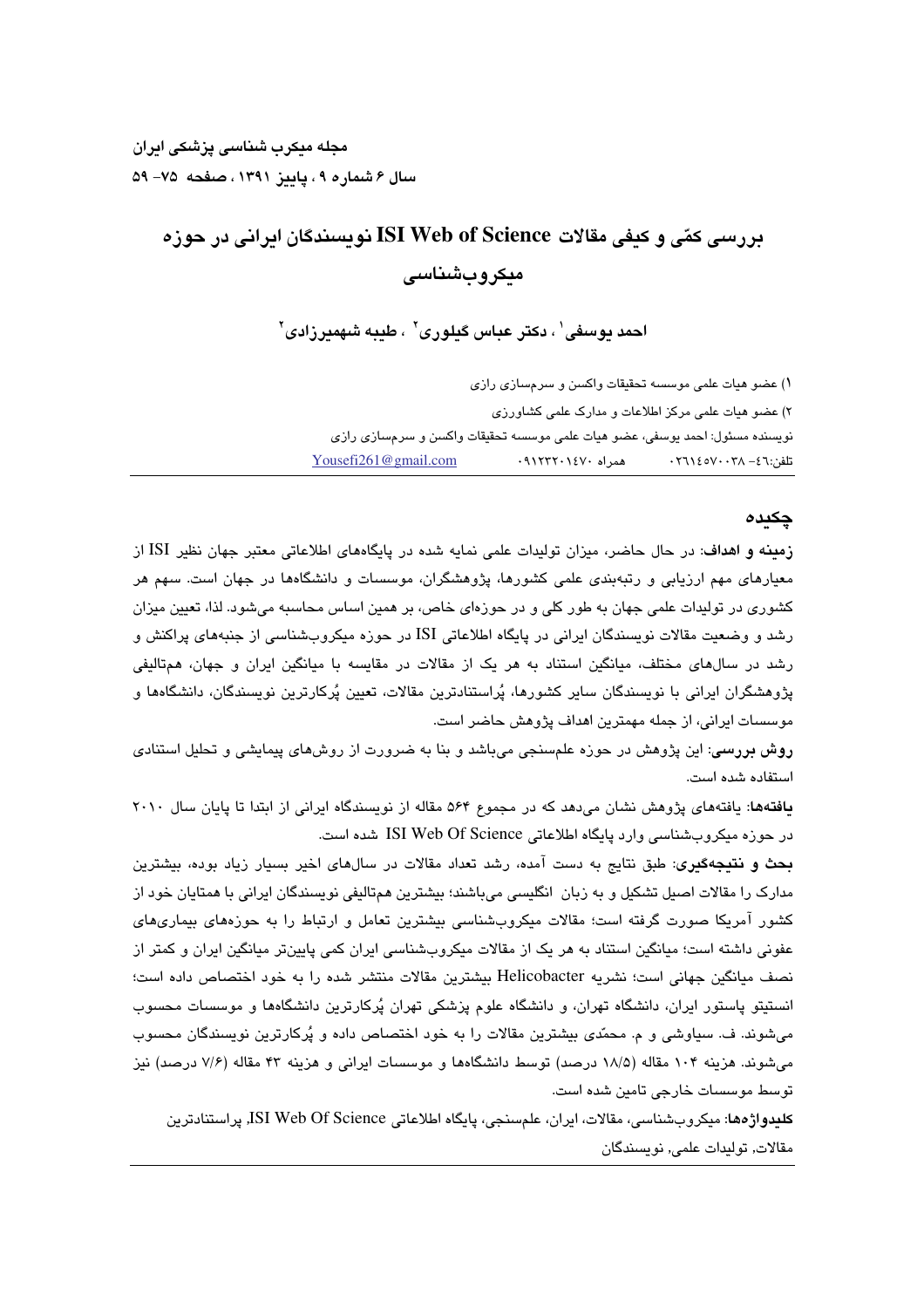#### مقدمه

در حال حاضر، میزان تولیدات علمی نمایه شده در پایگاههای اطلاعاتی معتبر نظیر ISI از معیارهای مهم ارزیابی و رتبهبندی علمی کشورها، پژوهشگران، موسسات و دانشگاهها در جهان است. در برخی از کشورها نیز یکی از شاخصهای اختصاص بودجه به دانشگاهها و موسسات، میزان تولیدات علمی در پایگاههای اطلاعاتی معتبر بینالمللی میباشد. سهم هر کشوری در تولیدات علمی جهان به طور کلی و در حوزهای خاص به طور اخصٌ، بر همین اساس محاسبه می شود. همچنین، درون هر کشوری، بر همین اساس می توان میزان مشارکت و سهم دانشگاهها و موسسات، نویسندگان، نشریات، همتالیفی و میزان مشارکت و همکاری سازمانی، رشد تولیدات علمی، میزان استناد به مقالات، پراکندگی موضوعی و مانند آن را ارزیابی و رتبهبندی نمود. لذا، با توجه به اهمیّت و ضرورت روزافزون اجرای این ارزیابیها و رتبهبندیها، رشته و گرايش علم سنجي بوجود آمده است. هدف علم سنجي، ارزیابی و بررسی کمّی و کیفی تولیدات علمی میباشد. در ارزیابی کمّی، مسائلی چون میزان رشد تولیدات علمی در سالهای مختلف، پراکنش موضوعی، سهم و رتبهبندی دانشگاهها و موسسات، رتبهبندی نویسندگان بر اساس تعداد توليدات علمي و مانند آن تجزيه و تحليل مي شود. ولي در ارزيابي و رتبهبندي كيفي، مسائلي چون ميزان استناد به مقالات و تولیدات علمی و ضریب تاثیر نشریاتی که مقالات در آن منتشر شده است مورد ارزیابی و تجزیه و تحلیل قرار میگیرد.

#### سوالات يژوهش

- ١. تعداد انواع مقالات ميكروبشناسي پژوهشگران ایرانی در این پایگاه اطلاعاتی چگونه است؟
	- ٢. يراكنش مقالات ميكروبشناسي يژوهشگران ایرانی در سالهای مختلف چگونه است؟
- ۳. میزان رشد تعداد مقالات میکروپشناسی یژوهشگران ایرانی ٍ در سالهای مختلف چقدر است؟
- ۴. میزان پراکنش مقالات منتشر شده بر اساس زبان چگونه است؟
- ۵. میانگین استناد به هر یک از مقالات میکروبشناسی یژوهشگران ایرانی چند است؟
- ۶. وضعیت میانگین استناد به هر یک از مقالات میکروبشناسی پژوهشگران ایرانی در مقایسه با میانگین ایران و جهان چگونه است؟
- ۷. وضعیت هم،تالیفی پژوهشگران ایرانی با سایر نويسندگان خارجي چگونه است؟
	- ۸ پراکنش موضوعی مقالات میکروبشناسی پژوهشگران ایرانی در تعامل با سایر موضوعهاچگونه است؟
- ۹. پراستنادترین مقالات میکروبشناسی پژوهشگران ایرانی کدامند؟
	- ۱۰. مقالات میکروبشناسی پژوهشگران ایرانی بیشتر در کدام نشریات منتشر شدهاند؟
	- ۱۱. کدامیک از دانشگاهها و موسسات ایرانی بیشترین مقالات را به خود اختصاص دادهاند؟
	- ۱۲. رتبهبندی پژوهشگران میکروبشناسی ایرانی بر اساس تعداد مقالات چگونه است؟
- ۱۳. کدامیک از دانشگاهها یا موسسات هزینه تعداد بیشتری از پژوهشهایی که منجر به انتشار مقاله شده است را تامین نمودهاند؟

### مواد و روش یژوهش

این پژوهش در حوزه علم سنجی است و با توجه به گستردگی سوالات و اهداف پژوهش, بنا به ضرورت از روشهای پیمایشی, و تحلیل استنادی نیز استفاده شده است. ابزار گردآوری دادهها, پایگاه اطلاعاتی ISI Web of Science متعلق با شركت تامسون رويترز است. برای تجزیه و تحلیل اطلاعات، رسم نمودارها و جداول از نرمافزارتجزیه و تحلیل پایگاه اطلاعاتی ISI Web of Science [1] و میکروسافت اکسل استفاده شده است. تجزیه و تحلیل دادهها با روشهای آمار توصیفی و استنباطی صورت گرفته است. در ضمن, از جامعه آماری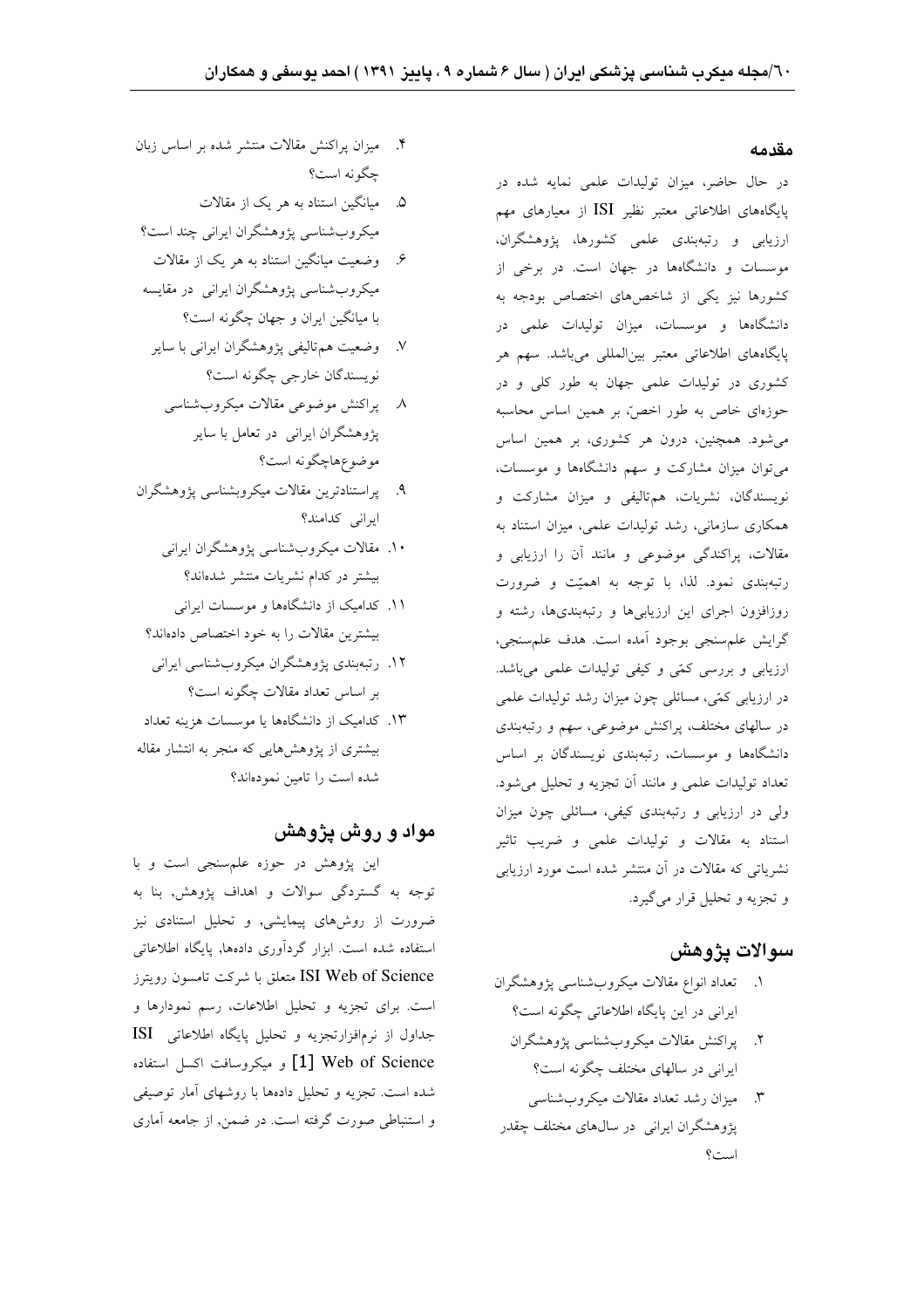نمونهگیری نشده و کلیه مقالات نویسندگان ایرانی بررسی و تجزیه و تحلیل شدهاند.

در خصوص, میانگین جهانی استناد به هریک از مقالات, بر اساس پایگاه اطلاعاتی شاخصهای ضروری علم (ESI) [2] متعلق به شرکت تامسون رویترز میانگین هر کشوری استخراج شده و میانگین جهانی نیز بر اساس میانگین کشورها محاسبه شده است. میانگین استناد به هر یک از مقالات ایران نیز از همین پایگاه اطلاعاتی استخراج گردیده است.

برای دسترسی به مقالات مورد نظـر، از بخـش جسـتجوی پیشرفته، کلیه مقالات ایران از ابتدا تا سال ۲۰۱۰جستجو و بازیابی شــده و پــس از آن، در قســمت حــوزه موضــوعی، حوزه میکروبشناسی انتخاب شده است و کلیـه تجزیــه و تحلیل های این پژوهش بر روی نتیجه این جستجو صورت يذير فته است.

جامعه پژوهش شامل ۵۶۴ مقالـه و انـواع منـابع اطلاعـاتى یژوهشگران ایرانی که در پایگاه اطلاعاتی ISI Web Of Science درج شدهاند میباشد. از نظر محدوده زمـانی, کلیه مقالات موجود در این پایگاه اطلاعاتی از ابتدا تا پایان سال ۲۰۱۰ میلادی بررسی شدهاند.

لازم به ذکر است که دادههای این پژوهش در تاریخ ۲ تیر ۱۳۹۰ برابر ۲۳ جون ۲۰۱۱ از پایگاه اطلاعاتی استخراج شده است. لذا، اگر در مقاطع زمانی پس از این اقدام به گردآوری اطلاعات شود ممکن است در مواردی از جمله تعداد مقالات سال ۲۰۱۰ و تعداد استناد به مقالات کمی افزایش دیده شود. که این افزایش مختصر در یافتههای یژوهش نیز تاثیر مختصری خواهد داشت.

## بافتههای یژوهش

کل مدارک ایران از ابتدا تا انتهای سال ۲۰۱۰ مشتمل بر ۹۴۰۰۲ مدرک بوده است. که از این تعداد ۵۶۴ مدرک (۰/۵۹ درصد) در حوزه میکروبشناسی میباشد.

## تفكيك انواع منابع اطلاعاتي بر اساس قالب مدرک

همان طور که در (جدول ۱) مشاهده میکنید از نویسندگان ایرانی ۸ نوع منبع اطلاعاتی در حوزه میکروبشناسی وارد این پایگاه اطلاعاتی شده است. مقالات با ۴۱۱ عنوان (۷۲/۸ درصد) و چکیده مقالات همایشها با ۱۱۳ عنوان (۲۰ درصد) بیشترین سهم را به خود اختصاص دادهاند و اصلاحیهها و مقاله همایش هر کدام با ۲ مقاله (۰/۴ درصد) كمترين سهم را به خود اختصاص دادهاند.

| درصد         | تعداد | نوع منابع            | رديف |
|--------------|-------|----------------------|------|
| $VY/\Lambda$ | ۴۱۱   | مقاله                |      |
| ٢٠           | ۱۱۳   | جكيده مقاله همايش ها | ۲    |
| ۳/۲          | ۱۸    | نامه                 | ٣    |
| ۱/۴          | ٨     | مقاله مرورى          | ۴    |
| $\cdot/9$    | ۵     | سرمقاله              | ۵    |
| $\cdot/9$    | ۵     | يادداشت              | ۶    |
| $\cdot$ /۴   | ۲     | اصلاحىه              | ٧    |
| $\cdot$ /۴   | ۲     | مقاله همايش          | ٨    |
| ۱۰۰          | ۵۶۴   | مجموع                |      |

جدول ١. انواع منابع اطلاعاتی بر اساس قالب مدرک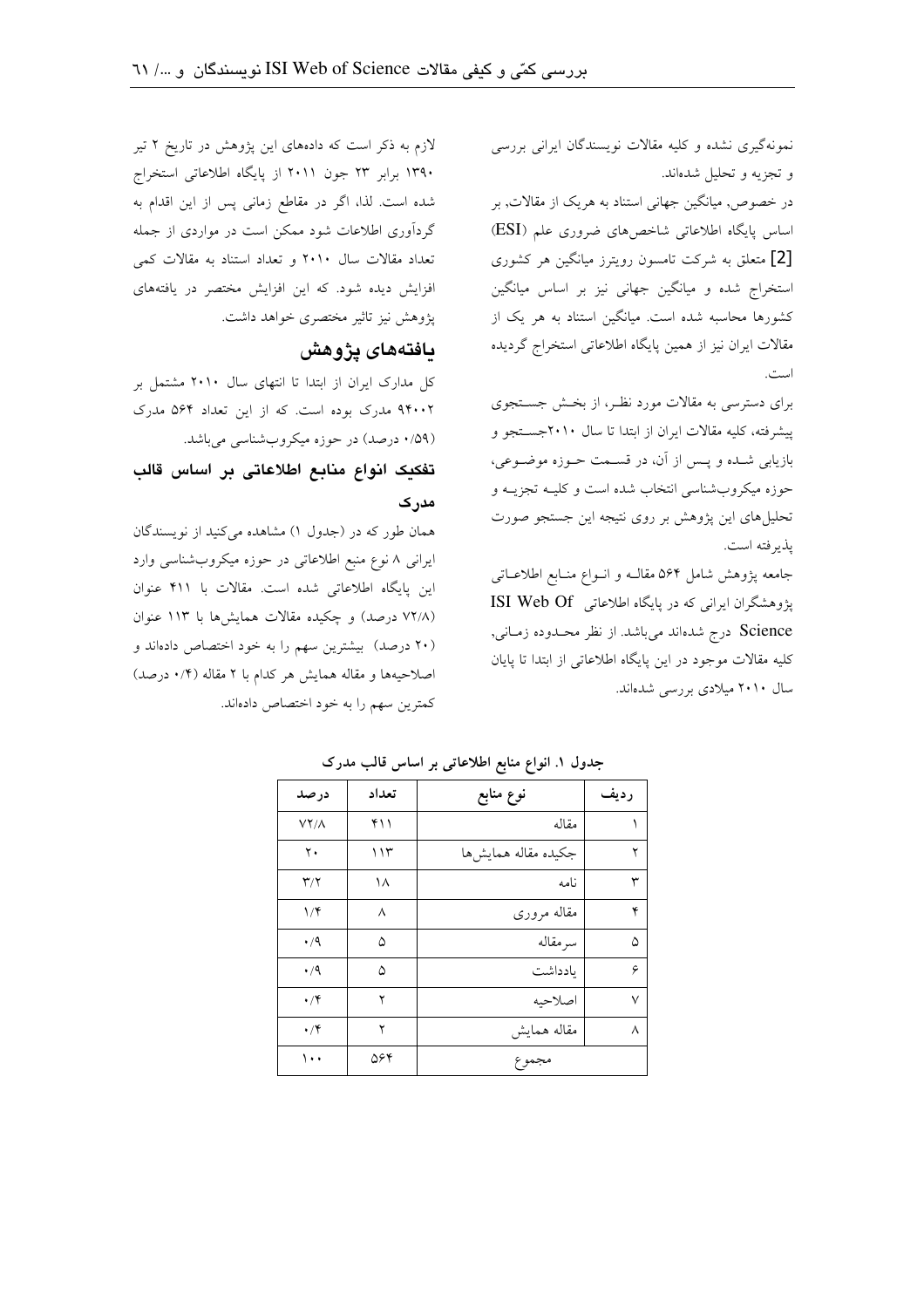# يراكنش منابع اطلاعاتي بر اساس سال انتشار

همان طور که در (جدول ۲) مشاهده میکنید، قدیمیترین مقاله تویسندگان ایرانی در این پایگاه اطلاعاتی مربوط به سال ١٩٧٣ مىباشد. تعداد مقالات تا سال ٢٠٠٢ رشد چندانی نداشته و حتی در برخی از سالها شاهد افت تعداد مقالات نیز بودهایم. از شال ۲۰۰۳ به بعد، به جز سال

۲۰۰۴، همواره شاهد رشد قابل توجهی هستیم و در سال ۲۰۱۰ تعداد مقالات به اوج خود رسیده است. به طوریکه در طول ٣٢ سال يعني از سال ١٩٧٣ تا ٢٠٠۴ فقط ١١١ مقاله (١٩/٧ درصد) و در سال ٢٠١٠ به تنهایی با ١٢۴ مقاله (٢٢ درصد) از كل مقالات را به خود اختصاص داده است. در کل، ۴۹۴ مقاله (۸۷/۶ درصد) از مقالات در ۸ سال اخير منتشر شده است.

| درصد                                         | تعداد          | سال انتشار | رديف          |
|----------------------------------------------|----------------|------------|---------------|
| $\cdot/7$                                    | $\overline{ }$ | 1973       | ١             |
| $\boldsymbol{\cdot}$ / $\!\Delta$            | ٣              | 1974       | ۲             |
| $\cdot$ /۴                                   | ٢              | 1975       | ٣             |
| $\boldsymbol{\cdot}/\Upsilon$                | ١              | 1976       | ۴             |
| $\cdot/7$                                    | ١              | 1977       | ۵             |
| $\boldsymbol{\cdot}/\Upsilon$                | ١              | 1978       | ۶             |
| $\cdot / V$                                  | ۴              | 1979       | ٧             |
| $\boldsymbol{\cdot}/\Upsilon$                | ١              | 1980       | ٨             |
| $\cdot/9$                                    | ۵              | 1981       | ٩             |
| $\boldsymbol{\cdot}/\Upsilon$                | $\backslash$   | 1983       | $\mathcal{L}$ |
| $\cdot$ /۴                                   | ۲              | 1984       | $\mathcal{L}$ |
| $\boldsymbol{\cdot}/\mathbf{Y}$              | ۲              | 1986       | $\mathbf{y}$  |
| $\boldsymbol{\cdot}/\boldsymbol{\Upsilon}$   | ١              | 1988       | ۱۳            |
| $\cdot / V$                                  | ۴              | 1989       | $\mathcal{N}$ |
| $\boldsymbol{\cdot}/\mathbf{Y}$              | ٢              | 1990       | ۱۵            |
| $\boldsymbol{\cdot}/\mathbf{Y}$              | ٢              | 1992       | ۱۶            |
| $\cdot/7$                                    | ١              | 1993       | $\mathsf{V}$  |
| $\cdot/\mathfrak{r}$                         | ۲              | 1994       | ۱۸            |
| $\boldsymbol{\cdot}$ / $\boldsymbol{\Delta}$ | ٣              | 1996       | ١٩            |
| $\cdot/9$                                    | ۵              | 1997       | ۲۰            |
| $\boldsymbol{\cdot}/\mathbf{Y}$              | ۲              | 1998       | ۲۱            |
| $\boldsymbol{\cdot}/\mathbf{Y}$              | ٢              | 1999       | ۲۲            |
| 1/9                                          | ٩              | 2000       | ۲۳            |
| $\cdot/9$                                    | ۵              | 2001       | ۲۴            |

#### جدول ٢. پراکنش منابع اطلاعاتی بر اساس سال انتشار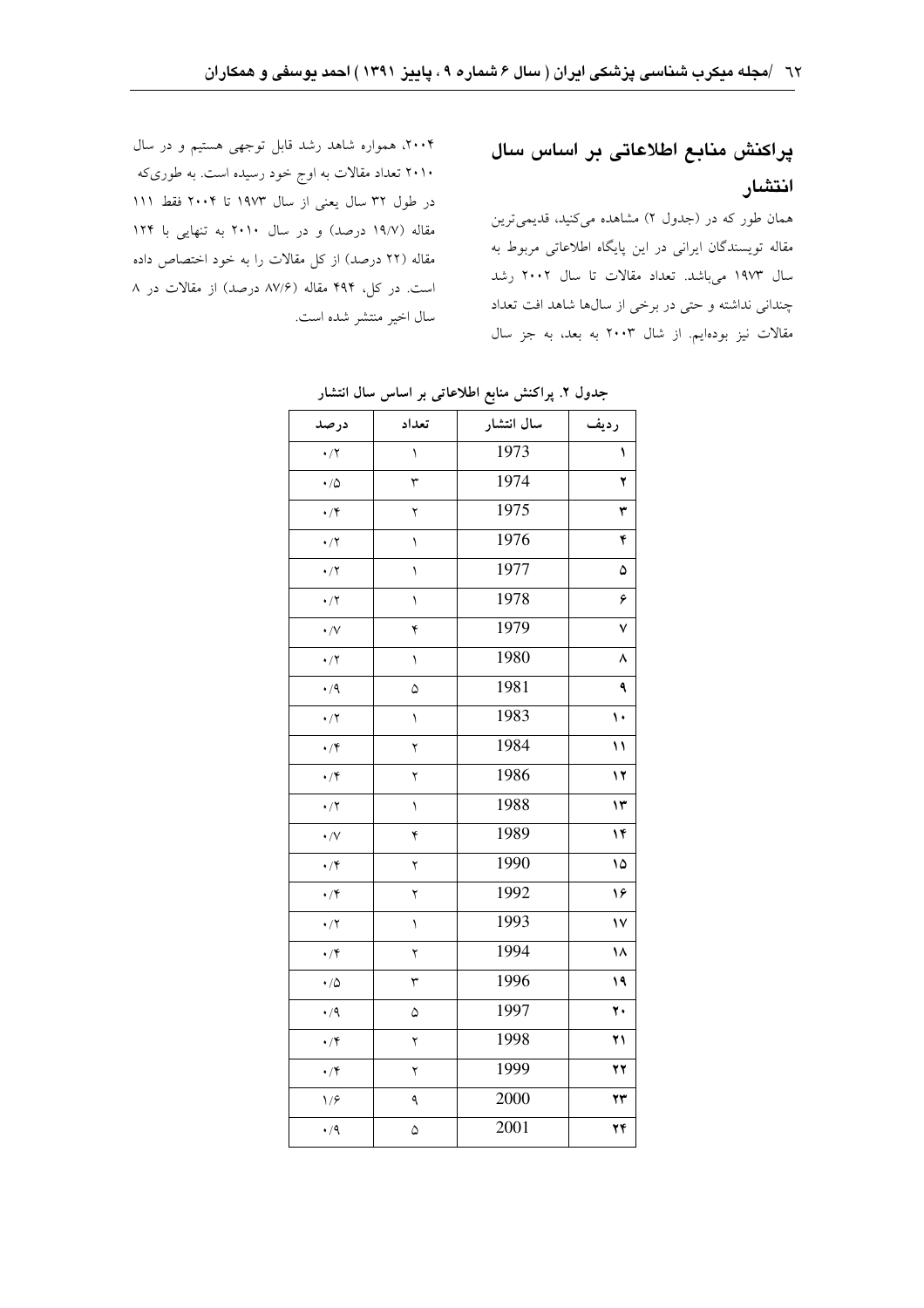| $1/\mathfrak{F}$        | ٨          | 2002 | ۲۵ |
|-------------------------|------------|------|----|
| $Y/\lambda$             | ۲۳         | 2003 | ۲۶ |
| $\mathbf{r}/\mathbf{r}$ | ۱۸         | 2004 | ۲٧ |
| V/Y                     | ۴۱         | 2005 | ۲۸ |
| 9/9                     | ٣٩         | 2006 | 29 |
| $\frac{1}{2}$           | ۶.         | 2007 | ٣٠ |
| 14/0                    | $\wedge$ ٢ | 2008 | ٣١ |
| ۱۹                      | ۱۰۷        | 2009 | ٣٢ |
| ۲۲                      | ۱۲۴        | 2010 | ٣٣ |
| ۰۰۱                     | ۵۶۴        | جمع  |    |

### یراکندگی مقالات بر اساس زبان

فرانسه، لهستانی، و ولزی هر کدام فقط با یک مقاله (۱۸/۰ درصد) کمترین را به خود اختصاص دادهاند.

همانطور که در (جدول ۳) مشاهده میشود ۵۶۰ مقاله (۹۹/۲۹ درصد) به زبان انگلیسی و به زبانهای ترکی،

جدول ٣. زبان مقالات

| درصد            | تعداد | زبان    | رديف |
|-----------------|-------|---------|------|
| 99/79           | ۵۶۰   | انگلیسی |      |
| $\cdot/\lambda$ |       | تركى    |      |
| $\cdot/\lambda$ |       | فرانسه  | ٣    |
| $\cdot/\lambda$ |       | لهستاني | ۴    |
| $\cdot/\lambda$ |       | ولزى    |      |
| ۱۰۰             | ۵۶۴   | جمع     |      |

همکاری را با همتایان خود به ترتیب در کشورهای آمریکا با ۳۶ مقاله (۶/۴ درصد)، انگلستان با ۲۸ مقاله (۵ درصد)، فرانسه با ۱۷ مقاله (۳ درصد)، و استرالیا با ۱۴ مقاله (۲/۵ درصد) داشتهاند. در مجموع ۲۲۸ مقاله (۴۰/۴ درصد) با مشارکت یژوهشگران خارجی نگارش یافته است.

# همتالیفی و همکاری با نویسندگان

# سایر کشورها

طبق نتایج به دست آمده و همانطور که در (نمودار ۱) نمایش داده شده است، پژوهشگران ایرانی حوزه میکروبشناسی برای نگارش مقالات خود بیشترین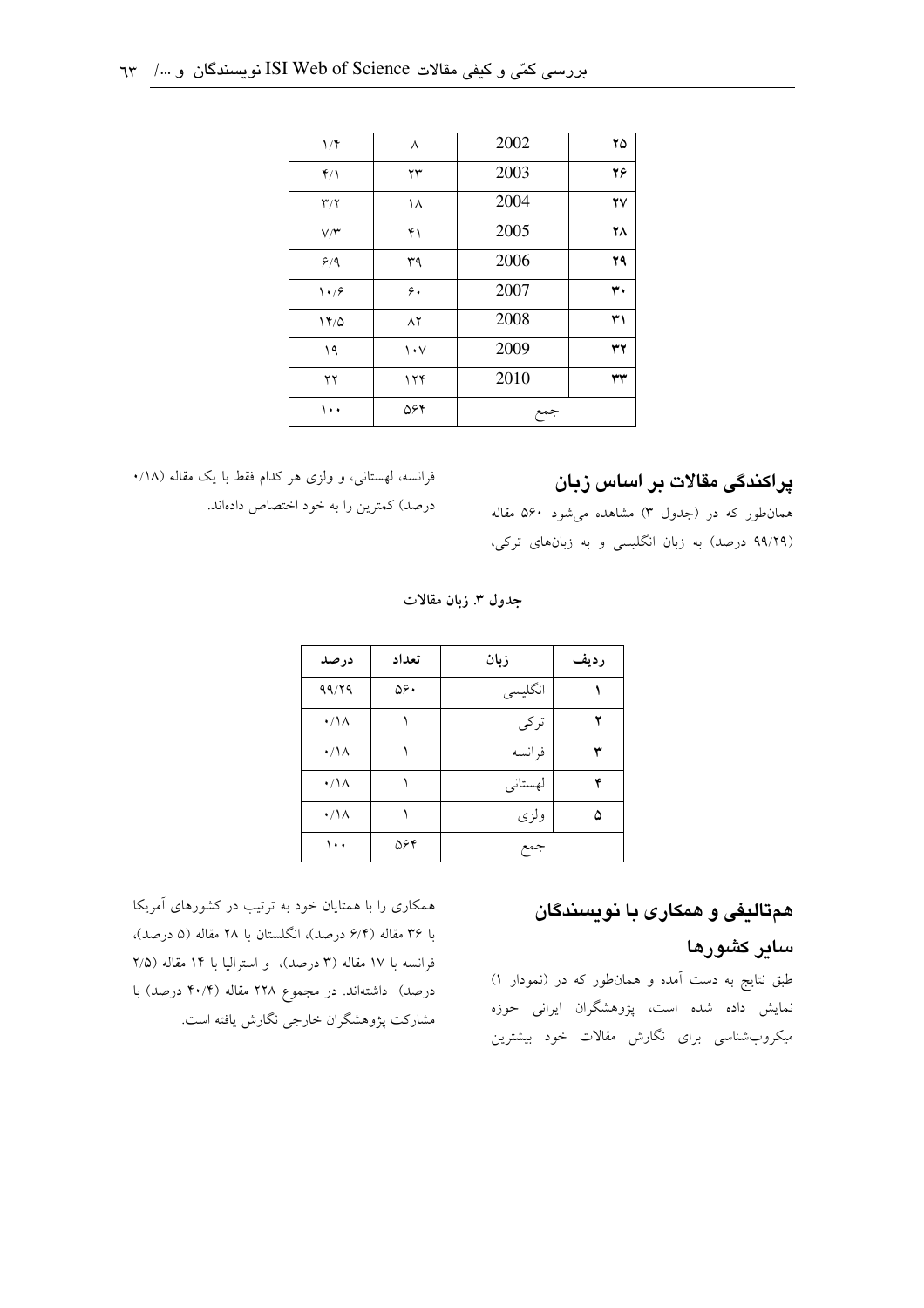

نمودار ۱. همتالیفی و همکاری با نویسندگان سایر کشورها

بیماریهای معده، روده و کبد با ۹۵ مقاله (۱۶/۸ درصد)، و ایمنی شناسی با ۹۰ مقاله (۱۶ درصد) دارد. همچنین، با حوزههای علوم محیط زیست و انگلشناسی هر کدام فقط با ١ مقاله (١/٢ درصد) كمترين تعامل و ارتباط را داشته است. در مجموع، ۵۱۶ مقاله (۹۱/۵ درصد) در تعامل با رشتهها و حوزههای موضوعی مرتبط میباشد. این امر نشاندهنده افزایش بیش از پیش مطالعات بینرشتهای می باشد.

مقالات بينرشتهاى

با توجه به گسترش روزافزون مطاالعات بین رشتهای و چندرشتهای، مقالات بین رشتهای نیز افزایش یافتهاند. یعنی بسیاری از مقالات در تعامل با سایر رشتههای مرتبط و همگن میباشند. همانطور که در (جدول ۴) مشاهده می نمائید مقالات منتشر شده حوزه میکروب شناسی بیشترین تعامل و ارتباط را به ترتیب با حوزههای بیماریهای عفونی با ۱۰۰ مقاله (۱۷/۷ درصد)،

جدول ۴. مقالات میان رشتهای

| درصد                    | تعداد<br>مقالات | موضوع                             | $\cdot \hat{q}$ |
|-------------------------|-----------------|-----------------------------------|-----------------|
| <b>IV/V</b>             | $\cdots$        | بیماریهای عفونی                   |                 |
| 19/                     | ۹۵              | بیماریهای معده، روده و کبد        |                 |
| ۱۶                      | ٩.              | ايمنىشناسى                        |                 |
| $\frac{1}{\gamma}$      | ۷۸              | بیوتکنولوژی و میکروبشناسی کاربردی |                 |
| V/1                     | ۴.              | داروشناسی و داروسازی              |                 |
| $\mathsf{r}/\mathsf{v}$ | ۲۱              | اسيبشناسي                         |                 |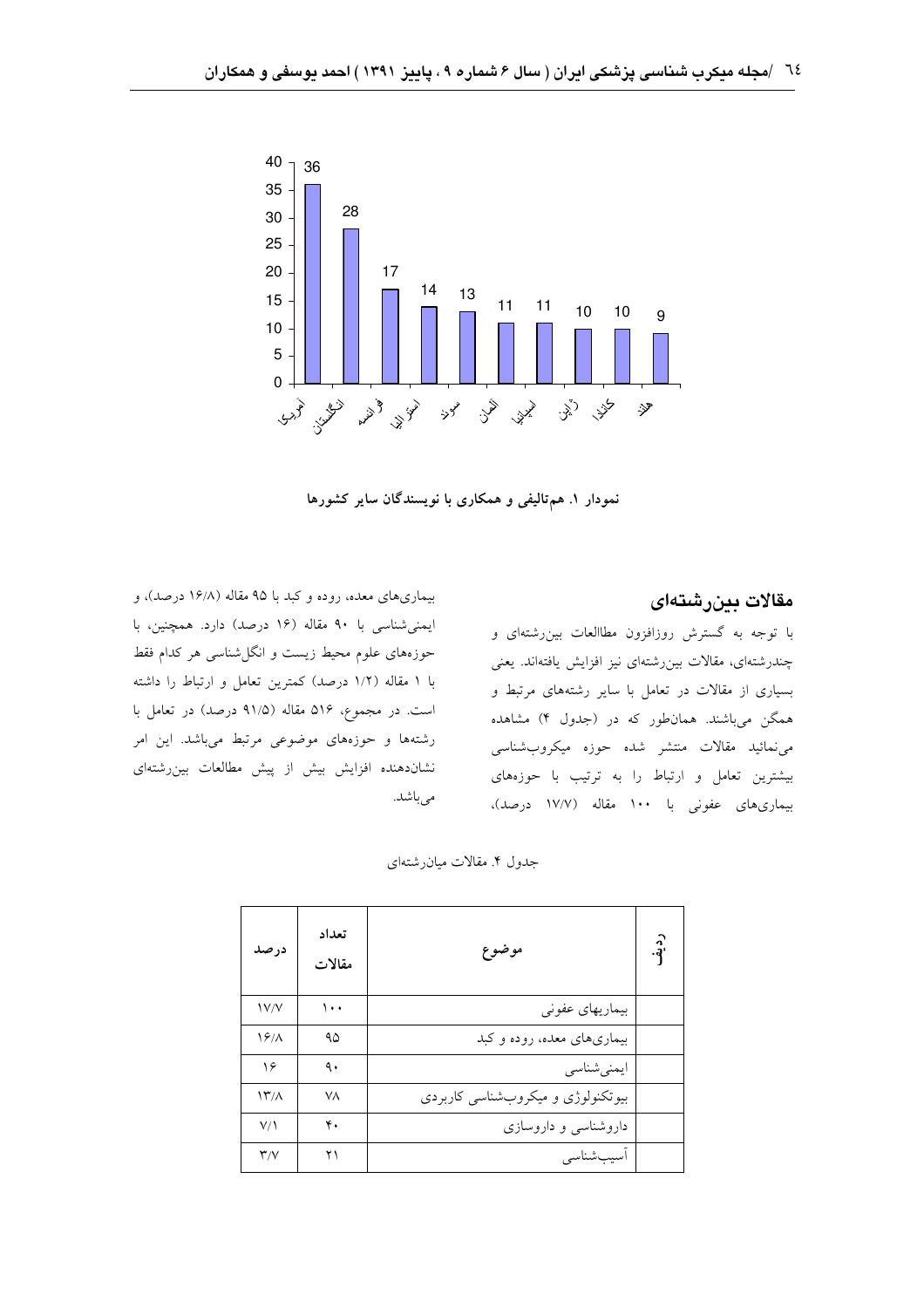| $\mathsf{r}'/\mathsf{v}$ | ۲۱  | بیوشیمی و زیستشناسی مولکولی |  |
|--------------------------|-----|-----------------------------|--|
| ۳/۴                      | ۱۹  | دامپزشکی                    |  |
| $Y/\Lambda$              | ۱۶  | ويروس شناسي                 |  |
| 1/9                      | ٩   | پزشکی حارّه                 |  |
| ۱۱۶                      | ٩   | علوم و صنایع غذایبی         |  |
| $\binom{1}{k}$           | ۶   | فنون پژوهشهای بیوشیمیایی    |  |
| $\cdot/\vee$             | ۴   | قارچشناسى                   |  |
| $\cdot$ /۴               | ۲   | بومشناسى                    |  |
| $\cdot$ /۴               | ۲   | دندانيز شكى                 |  |
| $\cdot$ /۴               | ۲   | زیستشناسی دریایی و آب شیرین |  |
| 1/7                      |     | انگل شناسى                  |  |
| $1/\Upsilon$             |     | علوم محيط زيست              |  |
| 91/0                     | ۵۱۶ | جمع                         |  |

اساس پایگاه اطلاعاتی شاخصهای ضروری علم (ESI) متعلق به ISI میانگین هر کشوری استخراج شده و میانگین جهانی نیز بر اساس میانگین کشورها محاسبه شده است. میانگین استناد به هر یک از مقالات ایران نیز از همین پایگاه اطلاعاتی استخراج گردیده است. همانطور که در (نمودار ۲) مشاهده می نمایید میانگین استناد به هر یک از مقالات میکروب شناسی ایران ۳/۷۸ مقاله میباشد که کمی پایینتر میانگین ایران و تقریباً نصف میانگین جهانی است.



نمودار ۲. میانگین استناد به هر یک از مقالات

#### میانگین استناد به هر یک از مقالات

یکی از مهمترین شاخصهای کیفی ارزیابی و رتبهبندی مقالات، حوزههای موضوعی، و کشورها، میانگین استناد به هر یک از مقالات است. با مقایسه وضعیت میانگین استناد به هر یک از مقالات میکروبشناسی پژوهشگران ایرانی در مقایسه با میانگین ایران و جهان میتوان ارزیابی کیفی نموده و جایگاه خود را نسبت به ایران و جهان سنجید. در خصوص, میانگین جهانی استناد به هریک از مقالات, بر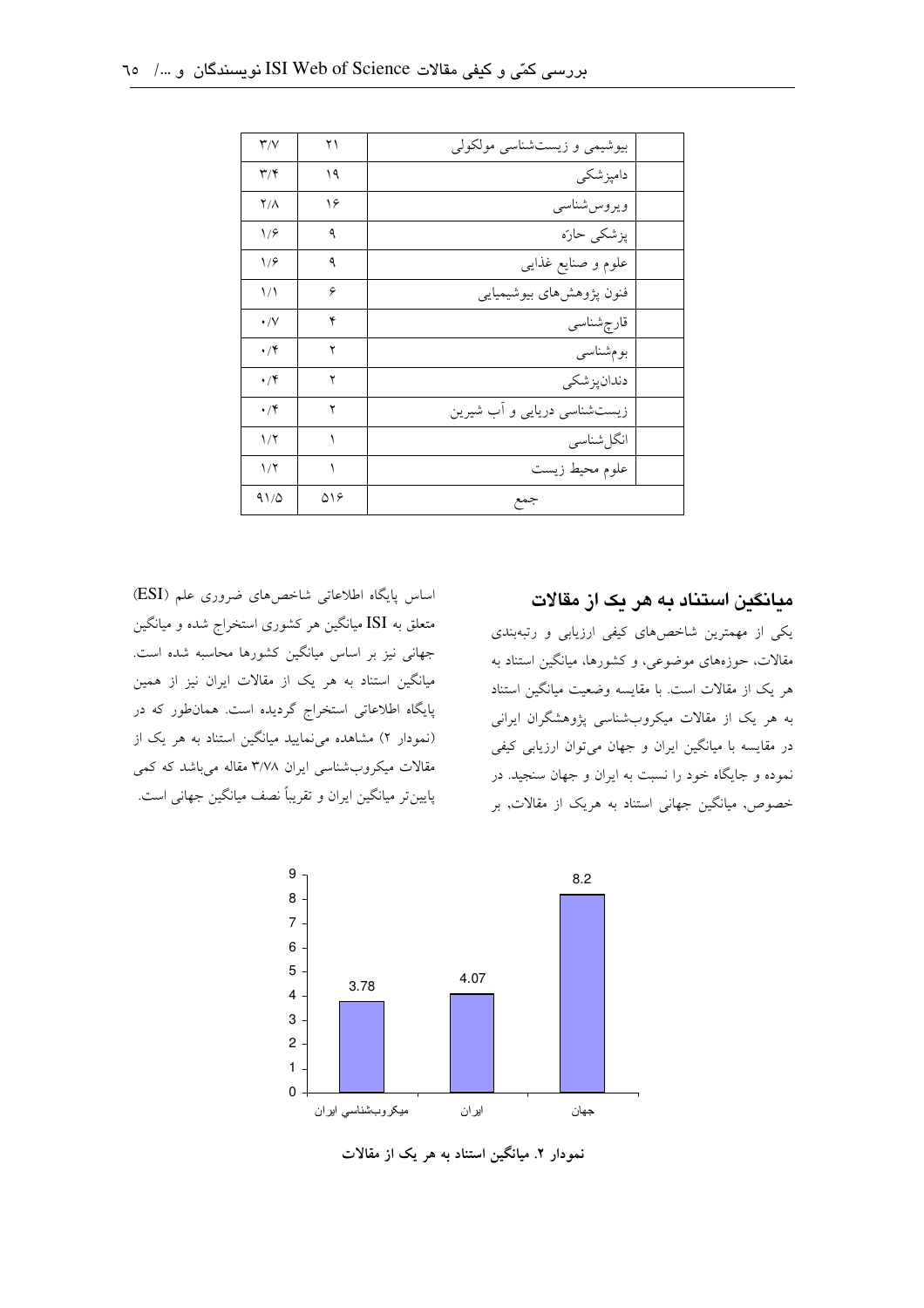است که حلتاقل باید ۲ سال از انتشار مقاله گذشته باشد تا تعداد استنادها و ضریب تاثیر نشریاتی که مقالات در آنها منتشر شدهاند محاسبه شود. زيرا مقالات بايد فرصت رویتپذیری و مورد استناد قرار گرفتن توسط سایر نویسندگان را داشته باشند. به همین سبب، همانطور که در (جدول ۵) مشاهده میکنید، پُراستنادترین مقالات مربوط به سالهای ۲۰۰۸ و پیش از آن میباشد. <mark>پُراستنادترین مقالات میکروبشناسی</mark> ايران

تعداد استناد به مقالاتی که در این پایگاه اطلاعاتی وارد شدهاند فقط بر اساس استنادهایی محاسبه می شوند که خود آنها نیز وارد این پایگاه اطلاعاتی شده باشند. یعنی ممکن است مقالات بیشتری به این مقالات استناد کرده باشند، ولی به سبب این که آن مقالات دارای رتبه ISI نیستند، در تعداد استنادها محسوب نمى شوند. معمولاً قاعده بر اين

| تعداد  |                                                                                                                  |           |  |  |
|--------|------------------------------------------------------------------------------------------------------------------|-----------|--|--|
| استناد | مشخصات مقالات                                                                                                    | دو.<br>'ا |  |  |
|        |                                                                                                                  |           |  |  |
| ها     |                                                                                                                  |           |  |  |
|        | Title: Aspergillus flavus: human pathogen, allergen and mycotoxin producer                                       |           |  |  |
| $\vee$ | Author(s): Hedayati MT, Pasqualotto AC, Warn PA, et al.                                                          | $\lambda$ |  |  |
|        | Source: MICROBIOLOGY-SGM Volume: 153 Pages: 1677-1692 Part:                                                      |           |  |  |
|        | Part 6 Published: JUN 2007                                                                                       |           |  |  |
|        | Title: The efficacy of oral ribavirin in the treatment of Crimean-Congo                                          |           |  |  |
| ۵۸     | hemorrhagic fever in Iran                                                                                        | ۲         |  |  |
|        | Author(s): Mardani M, Jahromi MK, Naieni KH, et al.<br>Source: CLINICAL INFECTIOUS DISEASES Volume: 36 Issue: 12 |           |  |  |
|        | Pages: 1613-1618 Published: JUN 15 2003                                                                          |           |  |  |
|        | Title: Clinical and immunological features of 65 Iranian patients with common                                    |           |  |  |
|        | variable immunodeficiency                                                                                        |           |  |  |
| ۵۴     | ٣<br>Author(s): Aghamohammadi A, Farhoudi A, Moin M, et al.                                                      |           |  |  |
|        | Source: CLINICAL AND DIAGNOSTIC LABORATORY IMMUNOLOGY                                                            |           |  |  |
|        | Volume: 12 Issue: 7 Pages: 825-832 Published: JUL 2005                                                           |           |  |  |
|        | Title: Extensively drug-resistant tuberculosis: 2 Years of surveillance in Iran                                  |           |  |  |
| YV     | Author(s): Masjedi MR, Farnia P, Sorooch S, et al.                                                               | ۴         |  |  |
|        | Source: CLINICAL INFECTIOUS DISEASES Volume: 43 Issue: 7 Pages:                                                  |           |  |  |
|        | 841-847 Published: OCT 1 2006                                                                                    |           |  |  |
|        | Title: Remarkable genetic polymorphism among Entamoeba histolytica isolates                                      |           |  |  |
|        | from a limited geographic area                                                                                   |           |  |  |
| ۴٧     | Author(s): Haghighi A, Kobayashi S, Takeuchi T, et al.                                                           | ۵         |  |  |
|        | Source: JOURNAL OF CLINICAL MICROBIOLOGY Volume: 40 Issue:                                                       |           |  |  |
|        | 11 Pages: 4081-4090 Published: NOV 2002                                                                          |           |  |  |
|        | Title: Geographic diversity among genotypes of Entamoeba histolytica field                                       |           |  |  |
| ۴٠     | isolates                                                                                                         | ۶         |  |  |
|        | Author(s): Haghighi A, Kobayashi S, Takeuchi T, et al.                                                           |           |  |  |
|        | Source: JOURNAL OF CLINICAL MICROBIOLOGY Volume: 41 Issue:                                                       |           |  |  |
|        | 8 Pages: 3748-3756 Published: AUG 2003                                                                           |           |  |  |
|        | Title: Antibacterial activity of black myrobalan (Terminalia chebula Retz)<br>against Helicobacter pylori        |           |  |  |
| rr     | Author(s): Malekzadeh F, Ehsanifar H, Shahamat M, et al.                                                         | $\vee$    |  |  |
|        | Source: INTERNATIONAL JOURNAL OF ANTIMICROBIAL AGENTS                                                            |           |  |  |
|        |                                                                                                                  |           |  |  |

#### جدول ۵. پُراستنادترین مقالات میکروبشناسی ایران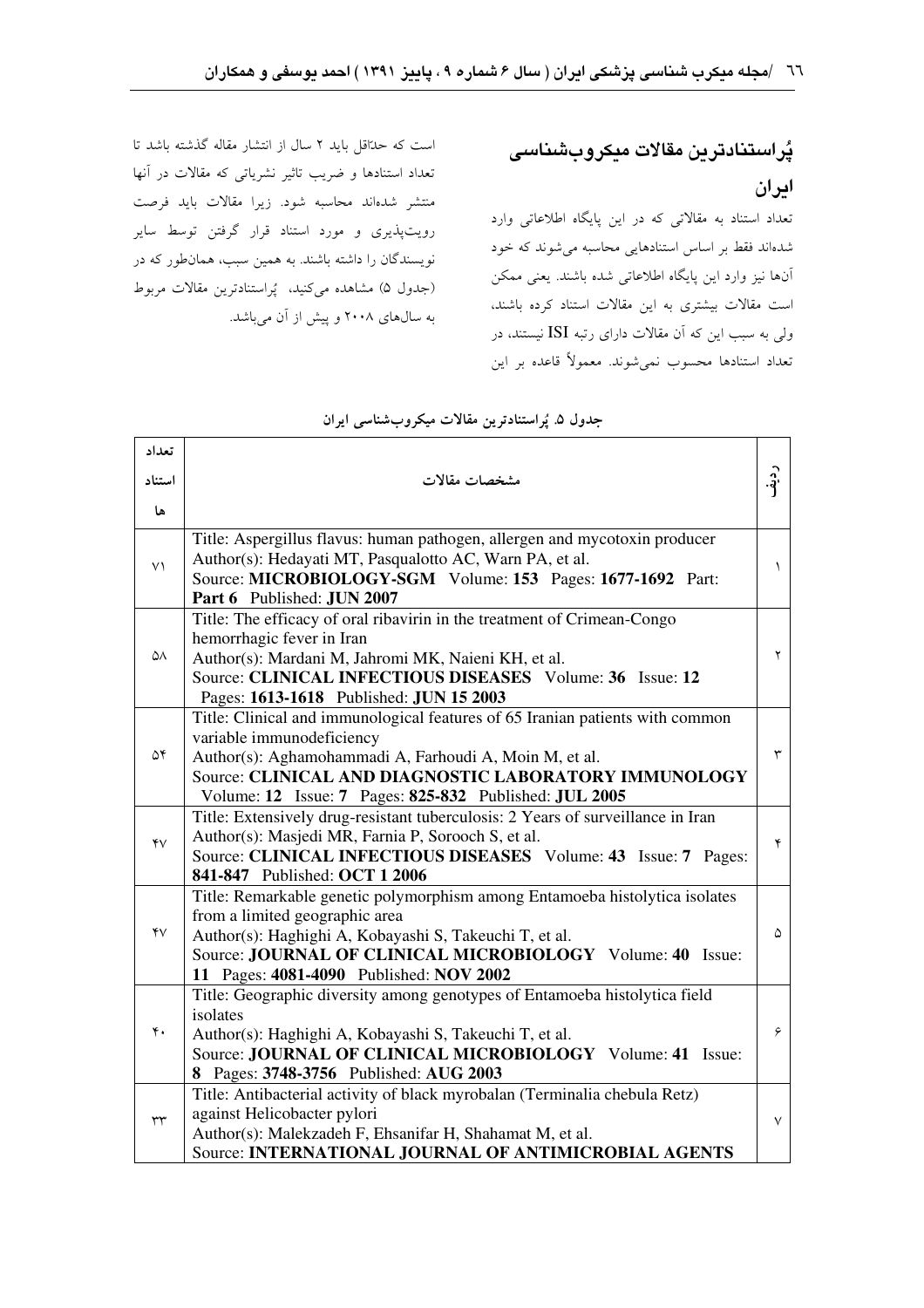|    | Volume: 18 Issue: 1 Pages: 85-88 Published: JUL 2001                               |   |  |  |  |
|----|------------------------------------------------------------------------------------|---|--|--|--|
|    | Title: Acanthamoeba genotype T4 from the UK and Iran and isolation of the T2       |   |  |  |  |
|    | genotype from clinical isolates                                                    |   |  |  |  |
| ٣٢ | Author(s): Maghsood AH, Sissons J, Rezaian M, et al.                               | А |  |  |  |
|    | Source: JOURNAL OF MEDICAL MICROBIOLOGY Volume: 54 Issue:                          |   |  |  |  |
|    | 8 Pages: 755-759 Published: AUG 2005                                               |   |  |  |  |
|    | Title: Pharmacokinetics (PK), pharmacodynamics (PD), and PK-PD integration         |   |  |  |  |
|    | of danofloxacin in sheep biological fluids                                         |   |  |  |  |
| ٣٢ | Author(s): Aliabadi FS, Landoni MF, Lees P                                         |   |  |  |  |
|    | Source: ANTIMICROBIAL AGENTS AND CHEMOTHERAPY Volume:                              |   |  |  |  |
|    | 47 Issue: 2 Pages: 626-635 Published: FEB 2003                                     |   |  |  |  |
|    | Title: Antimicrobial resistance of old and recent staphylococcus aureus isolates   |   |  |  |  |
|    | from poultry: First detection of livestock-associated methicillin-resistant strain |   |  |  |  |
| ٣. | ST398                                                                              |   |  |  |  |
|    | Author(s): Nemati M, Hermans K, Lipinska U, et al.                                 |   |  |  |  |
|    | Source: ANTIMICROBIAL AGENTS AND CHEMOTHERAPY Volume:                              |   |  |  |  |
|    | 52 Issue: 10 Pages: 3817-3819 Published: OCT 2008                                  |   |  |  |  |

African Journal of  $e^{i\phi}$   $\phi$  (درصـــــد) و $\phi$  ( $\phi$ A/A) با ۵۵ مقاله (۹/۸ درصد) از

مقالات منتشر شده را به خود اختصاص دادهاند.

نشريات

نشریاتی کـه بیشـترین مقـالات میکـروبشناسـی ایـران را منتشر نمودهاند در (جدول ۶) نشان داده شدهاند. همانطور که مشاهده میکنید نشریات Helicobacter بــا ۹۵ مقالــه

| در<br>صد                | تعداد<br>مقالات | عنوان نشريه                                                          | $\hat{a}$     |
|-------------------------|-----------------|----------------------------------------------------------------------|---------------|
| 19/                     | ۹۵              | <b>HELICOBACTER</b>                                                  |               |
| $4/\lambda$             | ۵۵              | AFRICAN JOURNAL OF MICROBIOLOGY RESEARCH                             | ۲             |
| $Y/\mathcal{G}$         | ۲۶              | ANNALS OF MICROBIOLOGY                                               | ٣             |
| $\mathbf{y}/\mathbf{x}$ | ۲۴              | JOURNAL OF MEDICAL MICROBIOLOGY                                      | ۴             |
| $\mathbf{r}/\mathbf{r}$ | ۱۹              | INTERNATIONAL JOURNAL OF ANTIMICROBIAL AGENTS                        | ۵             |
| $\mathbf{r}/\mathbf{r}$ | 19              | JOURNAL OF CLINICAL MICROBIOLOGY                                     | ۶             |
| Y/V                     | ١۵              | DIAGNOSTIC MICROBIOLOGY AND INFECTIOUS DISEASE                       | $\vee$        |
| $Y/\Delta$              | ۱۴              | <b>CURRENT MICROBIOLOGY</b>                                          | $\lambda$     |
| $\Upsilon/\Upsilon$     | $\gamma$        | CANADIAN JOURNAL OF MICROBIOLOGY                                     | ٩             |
| $\Upsilon/\Upsilon$     | $\gamma$        | INTERNATIONAL JOURNAL OF SYSTEMATIC AND<br>EVOLUTIONARY MICROBIOLOGY | $\lambda$     |
| $\frac{1}{\Lambda}$     | ١.              | <b>APMIS</b>                                                         | $\mathcal{L}$ |

جدول ۶ـ نشریاتی که بیشترین مقالات میکروبشناسی پژوهشگران ایرانی را منتشر کردهاند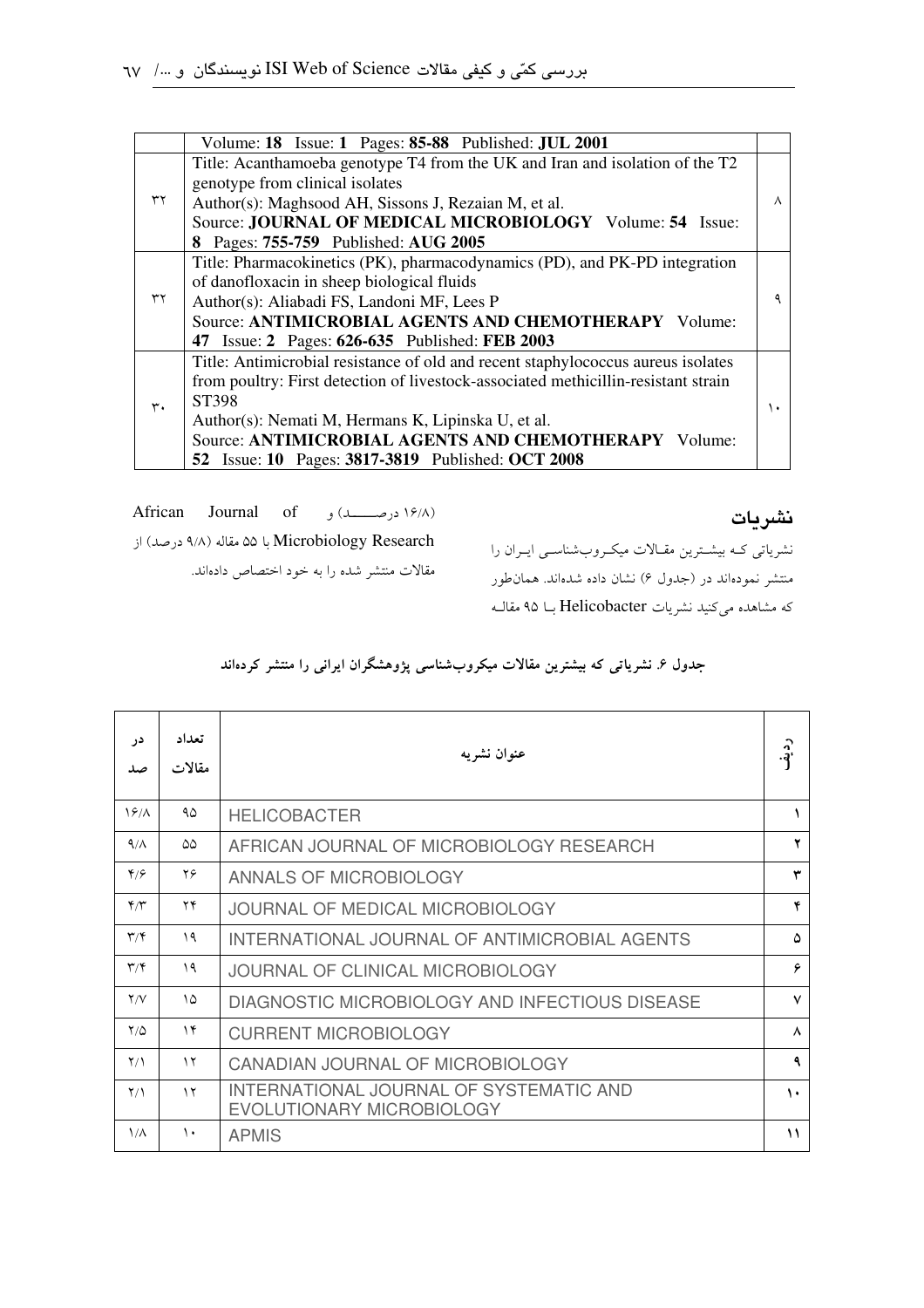| $\frac{1}{\Lambda}$ | ١. | COMPARATIVE IMMUNOLOGY MICROBIOLOGY AND<br><b>INFECTIOUS DISEASES</b>       | ۱۲           |
|---------------------|----|-----------------------------------------------------------------------------|--------------|
| $\frac{1}{\Lambda}$ | ١. | <b>FEMS MICROBIOLOGY LETTERS</b>                                            | ۱۳           |
| $\frac{1}{\Lambda}$ | ۱. | INTERNATIONAL JOURNAL OF MEDICAL MICROBIOLOGY                               | ۱۴           |
| 1/9                 | ٩  | BRAZILIAN JOURNAL OF MICROBIOLOGY                                           | ١۵           |
| 1/9                 | ٩  | <b>CLINICAL INFECTIOUS DISEASES</b>                                         | ۱۶           |
| 1/9                 | ٩  | INTERNATIONAL JOURNAL OF LEPROSY AND OTHER<br><b>MYCOBACTERIAL DISEASES</b> | $\mathsf{v}$ |
| 1/9                 | ٩  | JOURNAL OF MICROBIOLOGY IMMUNOLOGY AND INFECTION                            | ١٨           |
| 1/9                 | ٩  | <b>MICROBIAL DRUG RESISTANCE</b>                                            | ۱۹           |
| 1/9                 | ٩  | <b>VETERINARY MICROBIOLOGY</b>                                              | ۲.           |
|                     |    |                                                                             |              |

موسسات محسوب می شوند. این ۳ دانشگاه به تنهایی ۳۴۵ مقاله (۶۱/۲ درصد) از مقالات میکروبشناسی ایران را بـه خود اختصاص دادهاند متاسفانه نويسندگان نام موسسـه يـا دانشگاه خود را به شکل های گوناگون درج نمـوده بودنــد. شکلهای مختلف شناسایی و با هم ادغام شدند.

وابستگی سازمانی نویسندگان

همان طور کـه در ( نمـودار ۳) نمـايش داده شـده اسـت، انستتو پاستور ایران با ۱۱۸ مقالبه (۲۰/۹ درصد) دانشگاه تهران با ۱۱۶ مقاله (۲۰/۶ درصد)، و دانشگاه علوم پزشکی تهران با ۱۱۱ مقاله (۱۹/۷ درصد) پُرکارترین دانشگاههـا و



نمودار ۳ وابستگی سازمانی نویسندگان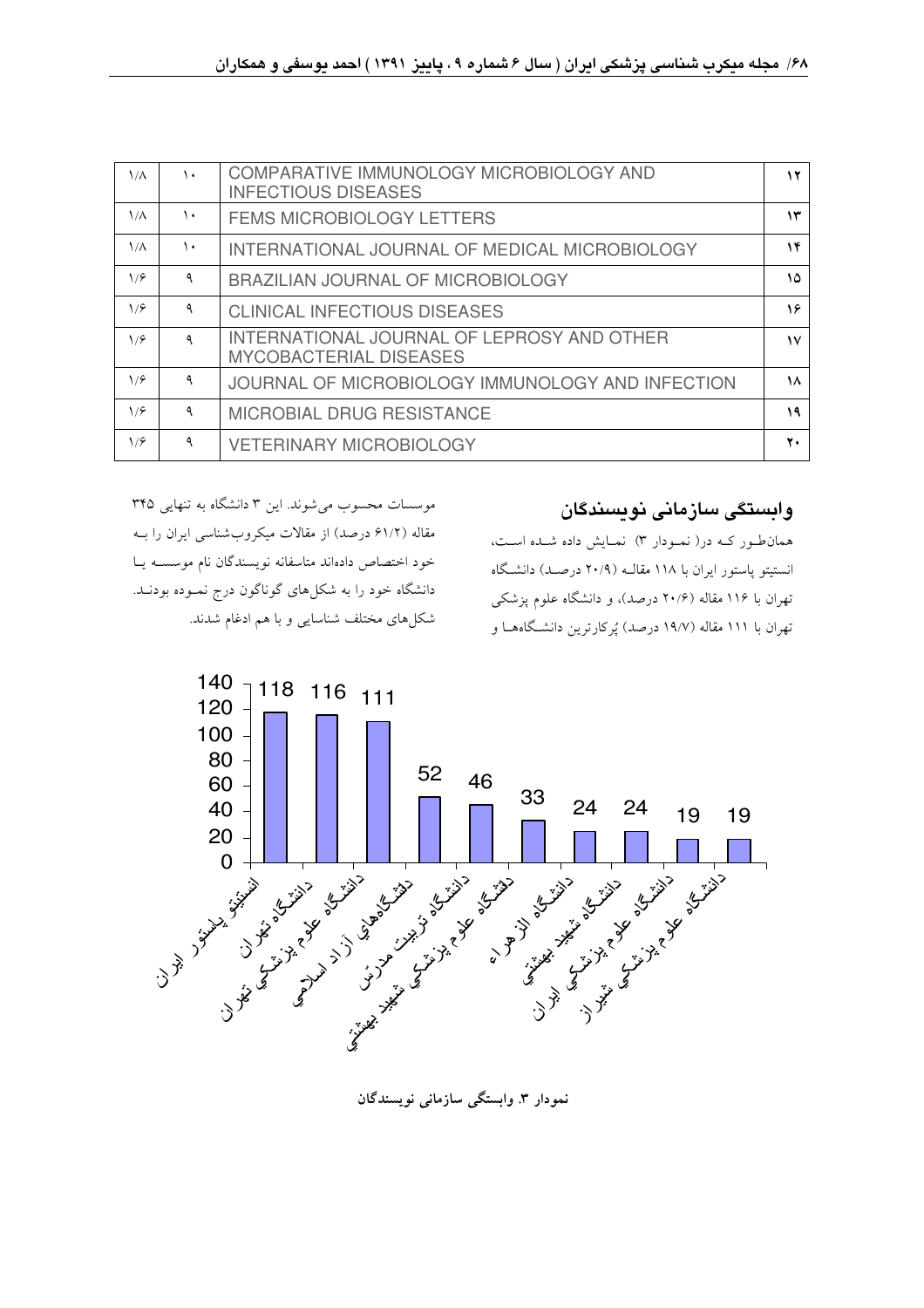#### پُركارترين نويسندگان

همانطور که در (جدول۷) مشاهده می نمایید ف. سیاوشی با ۳۹ مقاله (۶/۹ درصد)، م. محمّدی با ۳۲ مقاله (۵/۷ درصد)، س. مسرّت با ۲۵ مقاله (۴/۴ درصد) بیشترین مقالات را به خود اختصاص داده و پُرکارترین نویسندگان

محسوب می شوند. در مجموع این ۱۰ نویسنده با ۱۹۲ مقاله (۳۴ درصد) از کل مقالات را به خود اختصاص دادهاند.

| محل کار                  | درصد                        | تعداد<br>مقاله | نام نویسنده      | ردية.<br>أ           |
|--------------------------|-----------------------------|----------------|------------------|----------------------|
| دانشگاه تهران            | 9/9                         | ٣٩             | سياوشي، ف        |                      |
| انستيتو پاستور ايران     | $\Delta/V$                  | ٣٢             | محمّدي، م        | ۲                    |
| دانشگاه علوم پزشکی تهران | $\mathfrak{t}/\mathfrak{t}$ | ۲۵             | مسرِّت، س        | ٣                    |
| انستيتو پاستور ايران     | $\mathbf{r}/\mathbf{r}$     | ۱۸             | طالبخاني، ي      | ۴                    |
| انستيتو پاستور ايران     | $Y/\Lambda$                 | ۱۶             | عقلایی، ا        | $\hbox{$\triangle$}$ |
| دانشگاه علوم پزشکی تهران | ۲/۵                         | ۱۴             | ملكزاده، رضا     | ۶                    |
| دانشگاه تهران            | $\Upsilon/\Upsilon$         | ۱۲             | آموزگار، محمدعلى | $\checkmark$         |
| دانشگاه علوم پزشکی تهران | $\Upsilon/\Upsilon$         | ۱۲             | حسینی، م اسحاق   | ٨                    |
| انستيتو پاستور ايران     | $\Upsilon/\Upsilon$         | ۱۲             | دورقي، م         | ٩                    |
| دانشگاه الزهراء          | $\Upsilon/\Upsilon$         | ۱۲             | فلسفى، طاهره     | ١.                   |
|                          |                             |                |                  |                      |

جدول ٧. يُركارترين نويسندگان

خارجی تامین نمودهاند. هزینـه ۱۰۴ مقالـه (۱۸/۵ درصـد) توسط دانشگاهها و موسسات ایرانی و هزینه ۴۳ مقاله (۷/۶ درصد) نیز توسط موسسات خارجی تامین شده است.

## سازمانهای تامینکننده هزینه پژوهش

همانطور که در (جدول ۸) مشاهده مـیکنیـد، در مجمــوع ۱۴۷ مقاله (۲۶/۱ درصد) از هزینه پژوهشهایی که منجر به انتشار مقاله شدهاند را دانشگاههـا و موسسـات داخلـی و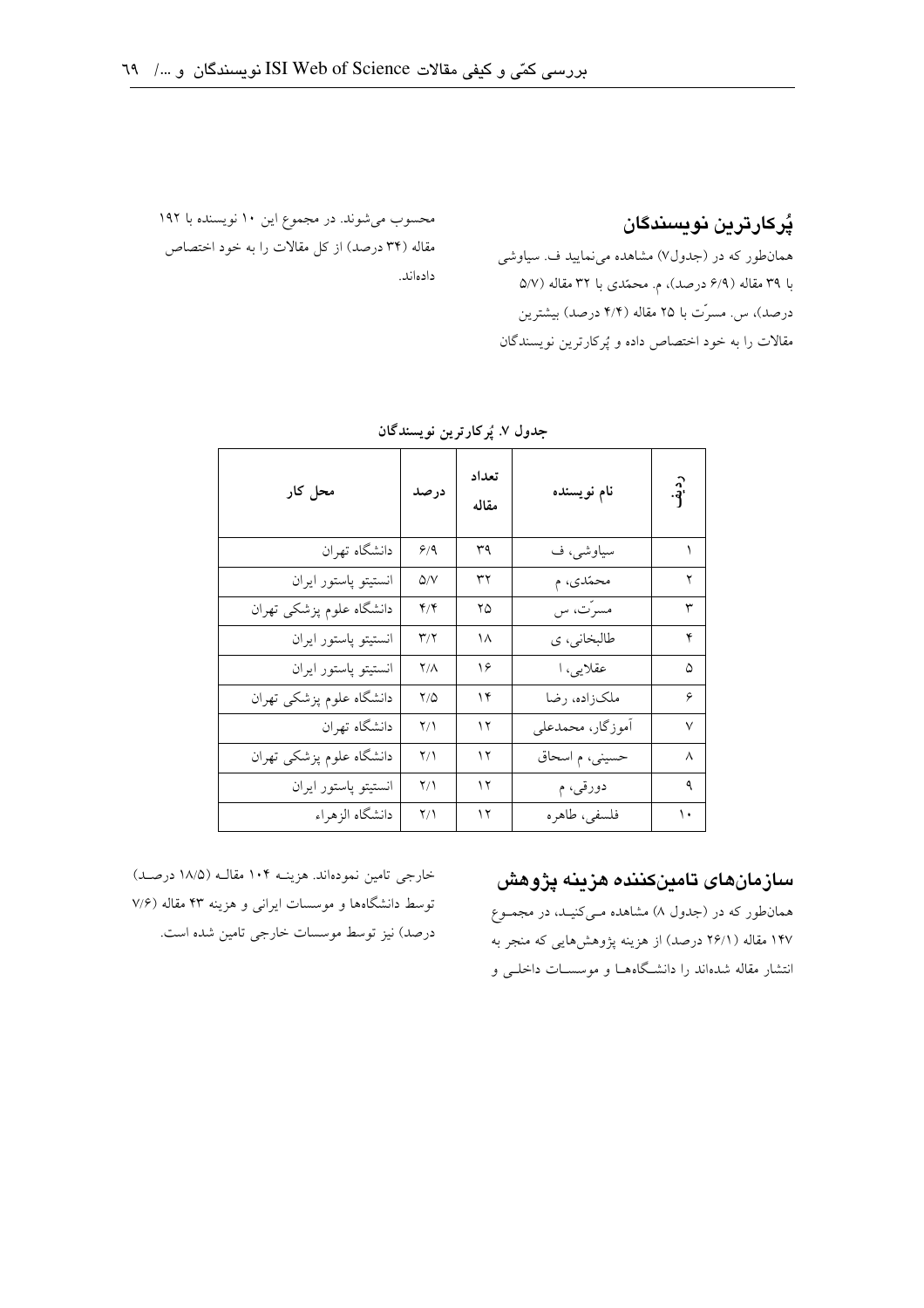| درصد             | تعداد<br>مقاله | سازمان/دانشگاه                                      |    |  |  |
|------------------|----------------|-----------------------------------------------------|----|--|--|
| ۲/۵              | ۱۴             | دانشگاه علوم پزشکی تهران                            | ١  |  |  |
| ۱/۴              | ٨              | انستيتو پاستور ايران                                | ۲  |  |  |
| $1/\mathfrak{F}$ | ٨              | دانشگاه آزاد اسلامی، شاخه شهرکرد                    | ٣  |  |  |
| ۱۸               | ۶              | وزارت بهداشت، درمان و آموزش پزشکی (ایران)           | ۴  |  |  |
| ۰٬۹              | ۵              | شورای پژوهشی دانشگاه تهران                          | ۵  |  |  |
| $\cdot/9$        | ۵              | وزارت علوم، تحقیقات و فنأوری (ایران)                | ۶  |  |  |
| $\cdot$ /V       | ۴              | سازمان محيطزيست ايران                               | ٧  |  |  |
| $\cdot/\vee$     | ۴              | <b>JUNTA DE ANDALUCIA</b>                           | ۸  |  |  |
| $\cdot$ /V       | ۴              | SPANISH MINISTERIO DE<br><b>EDUCACION Y CIENCIA</b> | ٩  |  |  |
| $\cdot$ /0       | ٣              | دانشگاه علوم پزشکی کرمان                            | ۱۰ |  |  |
| ۰۱۵              | ٣              | دانشگاه تربیت مدرّس                                 | ۱۱ |  |  |
| ۰/۵              | ٣              | دانشگاه اصفهان                                      | ۱۲ |  |  |
| ۰/۵              | ٣              | دانشگاه علوم پزشک <sub>ی</sub> مشهد                 | ۱۳ |  |  |
| ۰/۵              | ٣              | دانشگاه علوم پزشکی جندیشاپور اهواز                  | ۱۴ |  |  |
| ۰/۴              | ٢              | دانشگاه علوم پزشکی ایران                            | ۱۵ |  |  |
| ۰/۴              | ٢              | موسسه تحقیقات بیوتکنولوژی کشاورزی                   | ۱۶ |  |  |
| ۰/۴              | ٢              | مركز تحقيقات بيوتكنولوژى                            | ۱۷ |  |  |
| ۰/۴              | ٢              | <b>CICYT</b>                                        | ۱۸ |  |  |
| ۰/۴              | ٢              | EASTERN MEDITERRANEAN<br><b>REGIONAL OFFICE</b>     | ۱۹ |  |  |
| $\cdot$ /۴       | ۲              | <b>JUNTA DE CASTILLA Y LEON</b><br><b>SPAIN</b>     | ۲۰ |  |  |
| $\cdot$ /۴       | ٢              | دانشگاه علوم پزشکی کردستان                          | ۲۱ |  |  |
| ۰/۴              | ٢              | دانشگاه فردوسی مشهد                                 | 22 |  |  |
| $\cdot$ /۴       | ٢              | NATIONAL INSTITUTES OF<br><b>HEALTH</b>             | ۲۳ |  |  |
| $\cdot$ /۴       | ٢              | دانشگاه علوم پزشکی شیراز                            | ۲۴ |  |  |
| ۰/۴              | ٢              | دانشگاه تهران                                       | ۲۵ |  |  |
| ۰/۴              | ٢              | سازمان جهاني بهداشت                                 | ۲۶ |  |  |
| ۰/۴              | ٢              | سازمان تحقیقات و آموزش کشاورزی                      | ۲۷ |  |  |

جدول ۸ سازمانهای تامینکننده هزینه پژوهش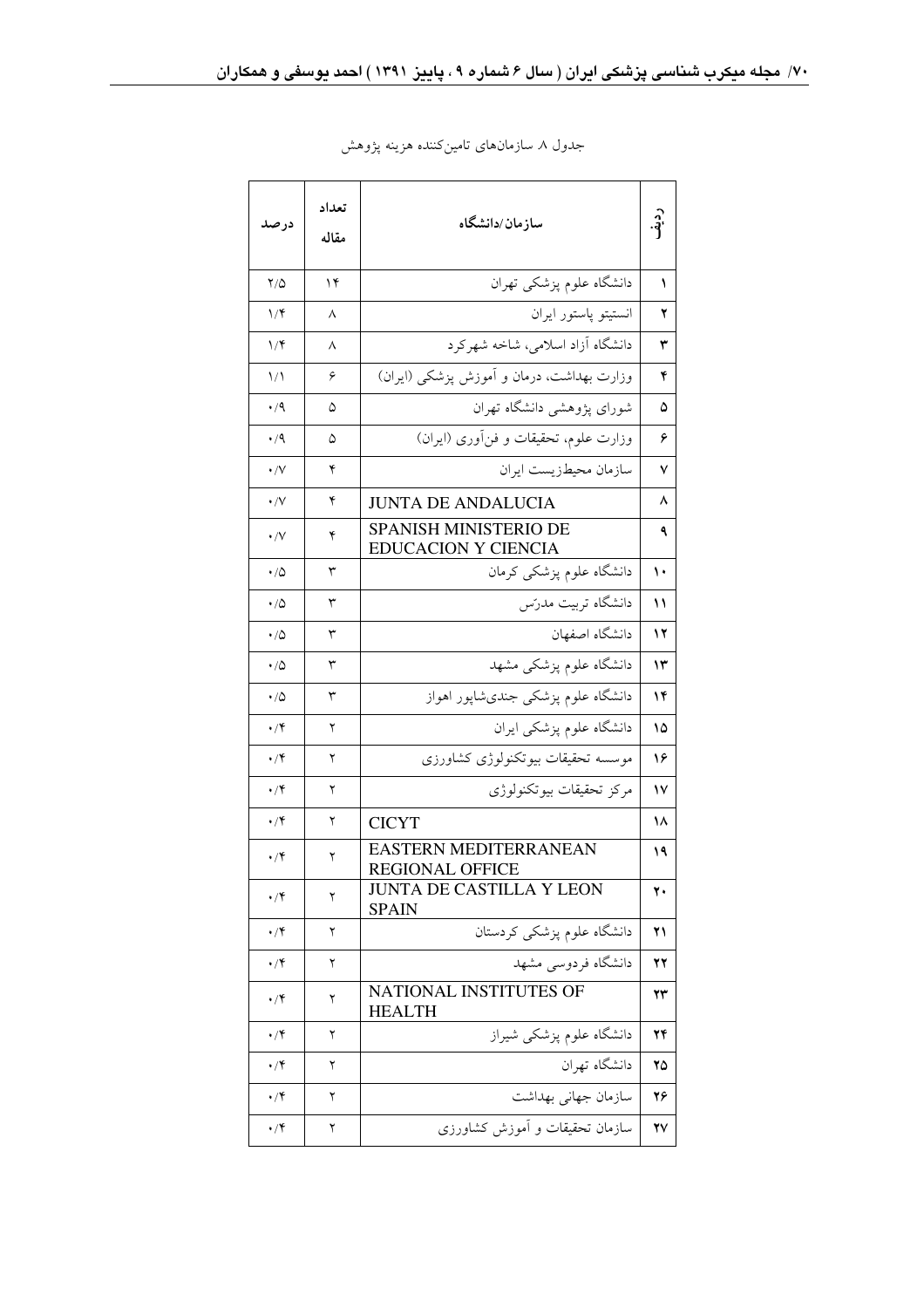| $\cdot$ /۴              |                        | دولت ايران                                   | 78 |
|-------------------------|------------------------|----------------------------------------------|----|
| $\mathbf{r}/\mathbf{r}$ | ۱۹                     | سایر دانشگاهها و موسسات ایرانی هر کدام با یک |    |
|                         |                        | مقاله (در مجموع)                             |    |
| ۴۸                      | $\mathsf{Y}\mathsf{V}$ | سایر د انشگاهها و موسسات خارجی هر کدام با    |    |
|                         |                        | يک مقاله (در مجموع)                          |    |
| ۲۶/۱                    |                        | جمع کل                                       |    |

ىحث

همان طور که در (جدول ۱) مشاهده نمودید از نویسندگان ایرانی ۸ نوع منبع اطلاعاتی در حوزه میکروبشناسی وارد این پایگاه اطلاعاتی شده است. مقالات اصیل با ۴۱۱ عنوان (۷۲/۸ درصد) و چکیده مقالات همایشها با ۱۱۳ عنوان (۲۰ درصد) بیشترین سهم را به خود اختصاص دادهاند و اصلاحیهها و مقاله همایش هر کدام با ۲ مقاله (۰/۴ درصد) کمترین سهم را به خود اختصاص دادهاند. پژوهشهای [۱٬۲٬۳] نیز نشان میدهد که از نظر نوع مدرک بیشترین تعداد منابع مربوط به مقالات اصيل است. طبق پژوهش [3] که در خصوص مقالات حوزه پزشکی قانونی در اروپا انجام شده است نشان میدهد که ۶۹ درصد مقاله اصیل، ۱۴ درصد گزارشهای موردی، ۱۲ درصد مقاله مروری، و ۵ درصد را سایر انواع مقالات تشکیل دادهاند. همچنین، پژوهش [4] نشان میدهد که ۸۱/۴ درصد از منابع منتشر شده مقاله اصیل، ۹/۹ درصد نامه، ۵/۲ درصد خبر، ۲/۶ درصد خبر، و ۰/۸ درصد سایر منابع بوده است.

طبق (جدول ٢)، قديمي ترين مقاله تويسندگان ايراني در این پایگاه اطلاعاتی مربوط به سال ۱۹۷۳ میباشد. تعداد مقالات تا سال ۲۰۰۲ رشد چندانی نداشته و حتی در برخی از سالها شاهد افت تعداد مقالات نيز بودهايم. از شال ۲۰۰۳ به بعد، به جز سال ۲۰۰۴، همواره شاهد رشد قابل توجهی هستیم و در سال ۲۰۱۰ تعداد مقالات به اوج خود رسیده است. به طوریکه در طول ۳۲ سال یعنی از سال ۱۹۷۳ تا ۲۰۰۴ فقط ۱۱۱ مقاله (۱۹/۷ درصد) و در سال ۲۰۱۰ به تنهایی با ۱۲۴ مقاله (۲۲ درصد) از کل مقالات را به خود اختصاص داده است. در کل، ۴۹۴ مقاله (۸۷/۶

درصد) از مقالات در ۸ سال اخیر منتشر شده است. یافتههای پژوهشهای [۴، ۲، ۲، ۵] نیز حاکی از رشد بالای تعداد مقالات در سالهلی اخیر است. همچنین، این پژوهش نشان می دهد که در طول ۳۲ سال یعنی از سال ۱۹۷۳ تا ۲۰۰۴ فقط ۱۱۱ مقاله (۱۹/۷ درصد) و در سال ۲۰۱۰ به تنهایی با ۱۲۴ مقاله (۲۲ درصد) از کل مقالات را به خود اختصاص داده است. در کل، ۴۹۴ مقاله (۸۷/۶ درصد) از مقالات در ۸ سال اخیر منتشر شده است. افزایش مقالات ایرانیان در ISI هم در سایر موضوعها و هم در کل در سالهای اخیر کاملا مشهود است و رشد بسیار بالایی دارد. به نظر عوامل زیر باعث افزایش تعداد مقالات در سالهای اخیر شده است که عبارتند از: ١. اجباری کردن و اختصاص امتیاز بالا به مقالات منتشر شده در نشریات دارای رتبه ISI در آیینهای عضویت، ترفیع و ارتقاء اعضای هیات علمی، ۲. اختصاص پاداش به مقالات ISI، ۳. اهمیت یافتن انتشار مقالات ISI به عنوان یکی از شاخصها و معیارهای ارزیابی و رتبهبندی علمی دانشگاهها و موسسات، ۴. رقابت بین دانشگاهها، موسسات و پژوهشگران به منظور کسب رتبه بهتر. البته برای شناسایی و بررسی عوامل موثر در رشد روزافزون تولیدات علمی ایرانیان و مشخبص نمودن میزان سهم هریک از عوامل، نیاز به پژوهشی مستقل میباشد.

همانطور که در (جدول ۳) مشاهده کردید ۵۶۰ مقاله (۹۹/۲۹ درصد) به زبان انگلیسی و به زبانهای ترکی، فرانسه، لهستانی، و ولزی هر کدام فقط با ۱ مقاله (۱۸/۰ درصد) كمترين را به خود اختصاص دادهاند. امّا نتايج پژوهشهایی در خصوص مقالات دانشگاه علوم پزشکی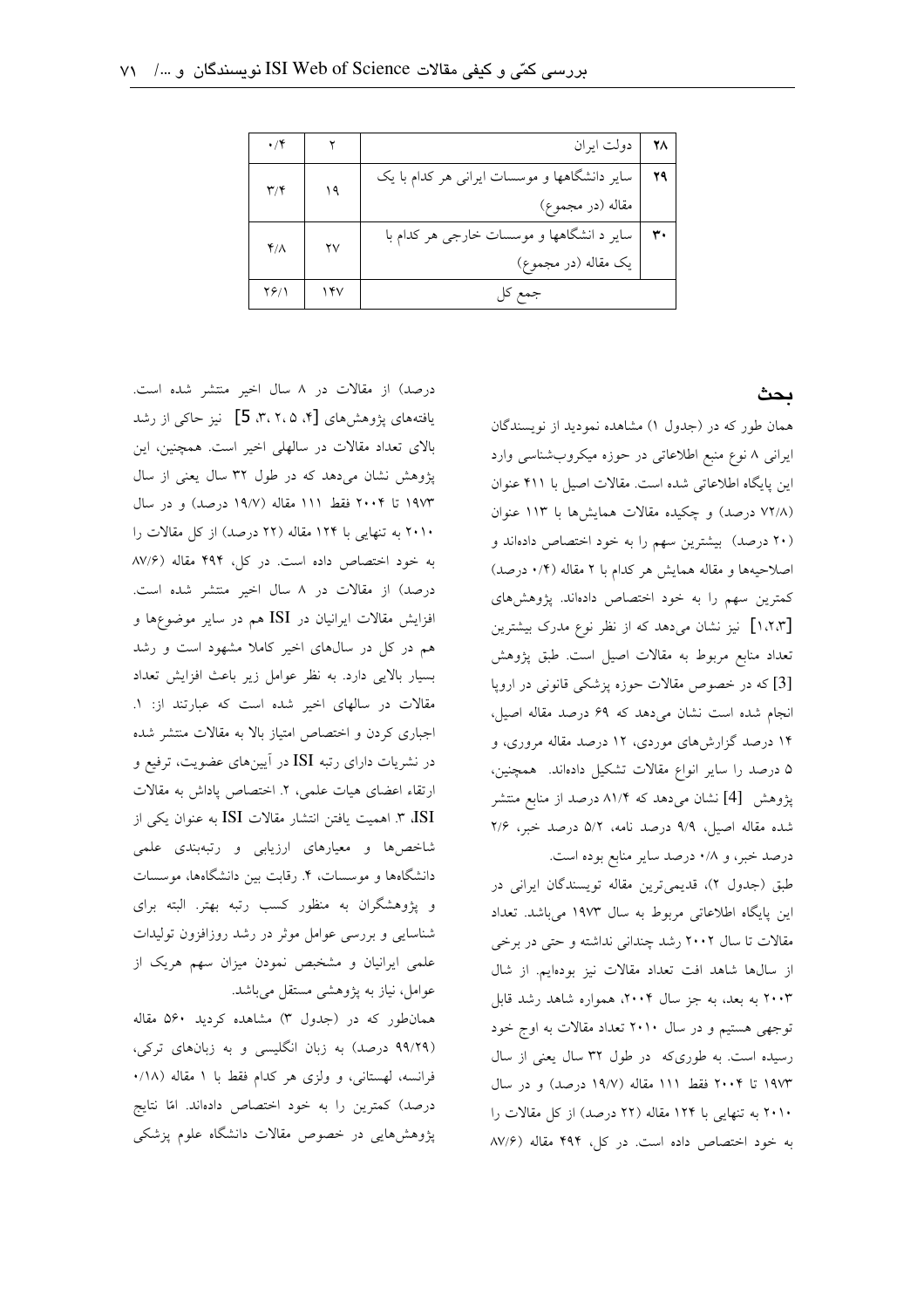شهید بهشتی[۴]، سلولهای بنیادی[۶]، خاصه و دیگران (۱۳۸۹) در حوزه انگلشناسی[۳]، و همچنین در خصوص توليدات علمي جراحان ايران[۱] نشان مي دهند كه كليه مقالات فقط به زبان انگلیسی منتشر شدهاند.

طبق نتایج به دست آمده و همـانطـور کــه در (نمـودار ۱) نمــايش داده شـــده اســـت، پژوهشــگران ايرانـــي حـــوزه میک وب شناسبی بـرای نگـارش مقـالات خـود بیشــترین همکاری را با همتایان خود به ترتیب در کشورهای آمریکا با ۳۶ مقاله (۶/۴ درصد)، انگلستان با ۲۸ مقاله (۵ درصـد)، فرانسه با ١٧ مقاله (٣ درصد)، و استراليا با ١۴ مقالـه (٢/٥ درصد) داشتهاند. در مجموع ۲۲۸ مقاله (۴۰/۴ درصد) بـا مشاركت يژوهشگران خارجي نگارش يافته است. امّا طبـق پژوهشــی کــه در حــوزه انگـــلشناســی[۳] انجــام دادنــد، پژوهشگران ایرانمی بیشترین همکاری را بـه ترتیـب بـا همتایان خود در کشورهای انگلستان (۳۰ مقاله)، آلمــان و آمریکا (هر کدام با ۱۱ مقاله)، و اسپانیا (۱۰ مقاله) داشتند. در پـــؤوهش كــه توليــدات علمــى جراحــان ايــران [۱] را بررســي نمودنــد، بيشتـــرين مشـاركـــت بيـــن المللــي پـژوهشگـــران كشــورمـــان بــه ترتيــب بــا پژوهشـــگران آمريكا ٥٩ مقـاله، كانادا و انگلسـتان هـر كـدام ١١ مفالـه داشتهاند. پژوهشگرانی نیز در پژوهش خود به ایــن نتیجــه رسیدند که اعضای هیـات علمـی دانشـگاه علـوم پزشـکی شهید بهشتی بیشترین هـمتالیفی و مشـارکت در نگـارش مقالات را با نویسندگان کشورهای آمریک ۵/۳۱ درصـد, كانادا ١/٧۴ درصد, ژاپس ١/٠۴ درصد, و انگلستان و استراليا ٠/٩٧ درصد داشتهانــد[۴]. نتيجــه يژوهشــي ديگــر نشان میدهد که همتالیفی مقالات به ترتیب بـا همکـاری نویسندگانی از کشورهای انگلستان، کانادا و آمریکا تـالیف شدهاند[۷].

با توجه به گسترش روزافزون مطاالعات بینرشتهای و چندرشتهای، مقالات بینررشتهای نیز افزایش یافتهاند. یعنی بسیاری از مقالات در تعامل با سایر رشتههای مرتبط و همگن میباشند. همانطور که در (جدول ۴) مشاهده می نمائید مقالات منتشر شده حوزه میکروب شناسی بیشترین تعامل و ارتباط را به ترتیب با حوزههای بیماریهای عفونی با ۱۰۰ مقاله (۱۷/۷ درصد)،

بیماریهای معده، روده و کبد با ۹۵ مقاله (۱۶/۸ درصد)، و ایمنیشناسی با ۹۰ مقاله (۱۶ درصد) دارد. همچنین، با حوزههای علوم محیط زیست و انگل شناسی هر کدام فقط با ۱ مقاله (۱/۲ درصد) کمترین تعامل و ارتباط را داشته است. در مجموع، ۵۱۶ مقاله (۹۱/۵ درصد) در تعامل با رشتهها و حوزههای موضوعی مرتبط میباشد. این امر نشاندهنده افزایش بیش از پیش مطالعات بینرشتهای مى باشد.

یکی از مهمترین شاخصهای کیفی ارزیابی و رتبهبندی مقالات، حوزههای موضوعی، و کشورها، میانگین استناد به هر یک از مقالات است. با مقایسه وضعیت میانگین استناد به هر یک از مقالات میکروبشناسی یژوهشگران ایرانی در مقایسه با میانگین ایران و جهان می توان ارزیابی کیفی نموده و جایگاه خود را نسبت به ایران و جهان سنجید. در خصوص, میانگین جهانی استناد به هریک از مقالات, بر اساس پایگاه اطلاعاتی شاخصهای ضروری علم (ESI) متعلق به ISI میانگین هر کشوری استخراج شده و میانگین جهانی نیز بر اساس میانگین کشورها محاسبه شده است. میانگین استناد به هر یک از مقالات ایران نیز از همین پایگاه اطلاعاتی استخراج گردیده است. همان طور که در (نمودار ٢) مشاهده می نمایید میانگین استناد به هر یک از مقالات میکروب شناسی ایران ۳/۷۸ مقاله میباشد که کمی پایینتر میانگین ایران (۰۷/ ۴ مقاله) و کمتر از نصف میانگین جهانی (۸/۲ مقاله) است. این امر در حالی است که نتیجه یژوهش در خصوص سلولهای بنیادی نشان می دهد میانگین استناد به هر یک از مقالات ۹۱/ ۶ مقاله ، بالاتر از میانگین ایران، است[۶]. پژوهشی دیگر نشان می دهدکه در حوزه انگلشناسی میانگین استناد بر هر مقاله ۳/۴۸ مقاله ، یعنی پایینتر از میانگین ایران و حتی میکروبشناسی ایران میباشد[۳]. پژوهشی در حوزه زیستپزشکی به این نتیجه رسید که میانگین استناد به هر مقاله در سالهای ۱۹۹۶–۲۰۰۲, ۲/۴ مقاله و در سالهای ٢٠٠٢-٢٠٠۶, ٣/٩ مقاله بوده است [5].

تعداد استناد به مقالاتی که در این پایگاه اطلاعاتی وارد شدهاند فقط بر اساس استنادهایی محاسبه می شوند که خودِ مقالات استنادكننده نيز وارد اين پايگاه اطلاعاتي شده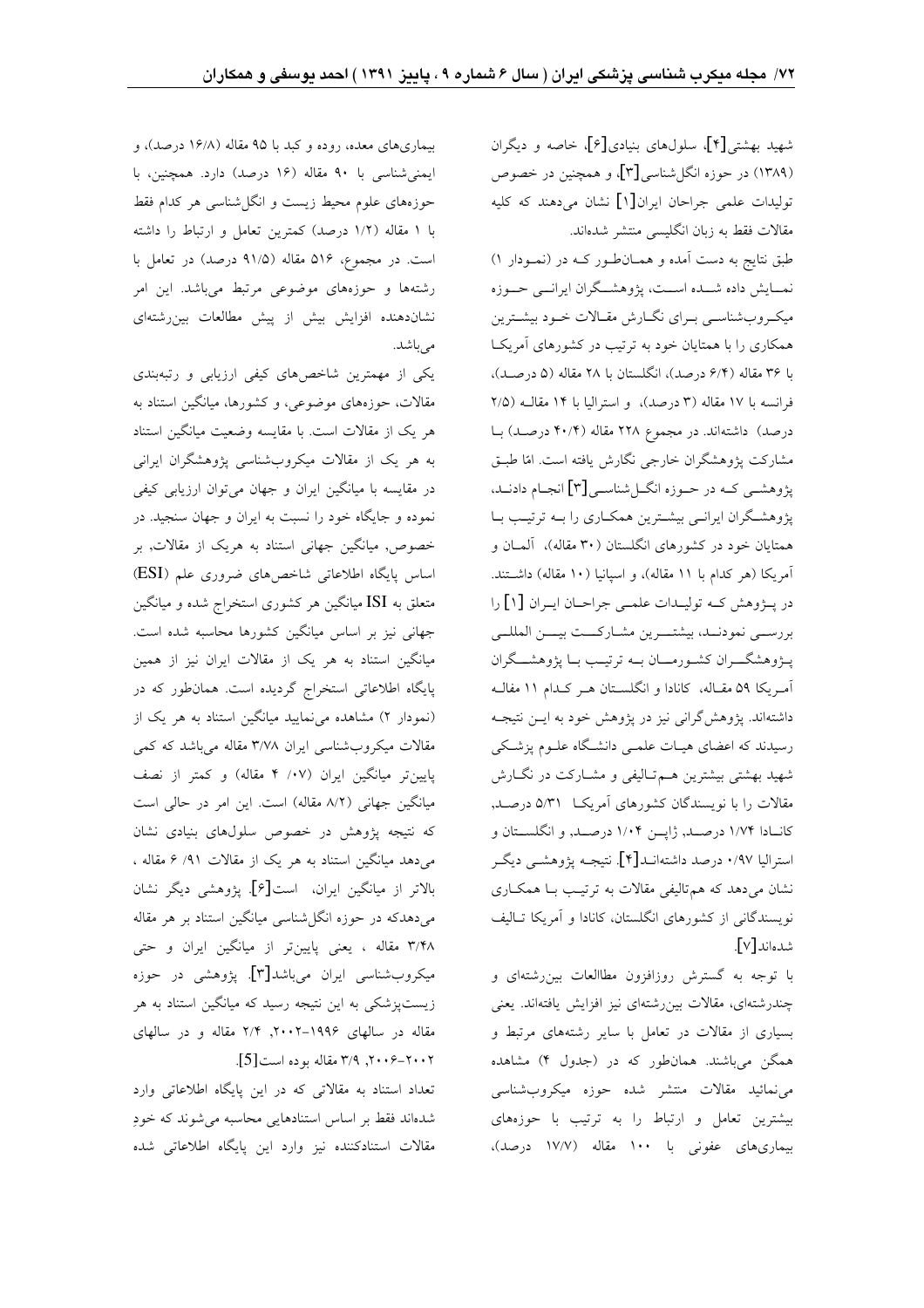باشند. یعنی ممکن است مقالات بیشتری به این مقالات میکروبشناسی ایران استناد کرده باشند، ولی به سبب این که آن مقالات دارای رتبه ISI نیستند، در تعداد استنادها محسوب نمی شوند. معمولاً قاعده بر این است که حدّاقل باید ۲ سال از انتشار مقاله گذشته باشد تا تعداد استنادها و ضریب تاثیر نشریاتی که مقالات در آنها منتشر شدهاند محاسبه شود. زیرا مقالات باید فرصت رویت پذیری و مورد استناد قرار گرفتن توسط سایر نویسندگان را داشته باشند. به همین سبب، همان طور که در جدول ۵ مشاهده می کنید، پُراستنادترین مقالات مربوط به سالهای ۲۰۰۸ و پیش از آن میباشد.

نشریاتی که بیشترین مقالات میکروبشناسی ایران را منتشر نمودهاند در (جدول ۶) نشان داده شدهاند. همان طور که مشاهده میکنید نشریات Helicobacter با ۹۵ مقاله African Journal of ورصد) و African Journal of Microbiology Research با ۵۵ مقاله (۹/۸ درصد) از مقالات منتشر شده را به خود اختصاص دادهاند. در ۱۰ نشریه نخست ۲۹۱ مقاله منتشر شده است که خود به تنهایی ۵۱/۶ درصد از کل مقالات را به خود اختصاص داده اند.

همان طور که در (نمودار ٣) نمایش داده شده است، انستيتو پاستور ايران با ١١٨ مقاله (٢٠/٩ درصد) دانشگاه تهران با ۱۱۶ مقاله (۲۰/۶ درصد)، و دانشگاه علوم پزشکی تهران با ۱۱۱ مقاله (۱۹/۷ درصد) پُرکارترین دانشگاهها و موسسات محسوب می شوند. این ۳ دانشگاه و موسسه به تنهایی ۳۴۵ مقاله (۶۱/۲ درصد) از مقالات میکروبشناسی ایران را به خود اختصاص دادهاند جالب اینجاست که طبق پژوهشی در حوزه انگلشناسی نیز این ۳ دانشگاه و موسسه جزء پُرکارترین دانشگاهها و موسسات میباشند[۳]. با این فرق که دانشگاه علوم پزشکی تهران با ۱۱۴ مقاله، دانشگاه تهران با ۷۳ مقاله، و استیتو یاستور ایران با ۵۴ مقاله به ترتیب پرکارترین دانشگاهها موسسات بودند. در پژوهشی دیگر نیز که در زمینه سلولهای بنیادی انجام دادند، مؤسسه رويان با توليد يا مشاركت در توليد ۱۹ مدرک در رتبه اول، دانشگاه علوم یزشکی تهران با تولید یا مشارکت در تولید ۱۶ مدرک در رتبه دوم و

دانشگاه تربیت مدرس با تولید یا مشارکت در تولید ۱۵ مدرک در سوم قرار دارند[۶] همچنین، پژوهشی در زمینه تولیدات علمی جراحان ایران را بررسی نموده است، دانشگاه علوم یزشکے تھے ان با تولیـد ۱۲۶ مـدرک (۱۷/۱٪) در صدر قـرار دارد و دانشگاه علـوم یزشکـی شیراز با تولیـد ۸۱ مـدرک (۱۱٪) از تولیـدات علمـی

حـوزه جـراحي در رتبــه دوم قـرار دارد[۱]. بر اساس (جدول ٧) ف. سياوشي با ٣٩ مقاله (٩/٩ درصد)، م. محمّدی با ۳۲ مقاله (۵/۷ درصد)، س. مسرّت با ۲۵ مقاله (۴/۴ درصد) بیشترین مقالات را به خود اختصاص داده و پُركارترين نويسندگان محسوب مي شوند. در مجموع ۱۰ نویسنده نخست، با ۱۹۲ مقاله (۳۴ درصد) از کل مقالات را به خود اختصاص دادهاند.

همان طور که در (جدول ۸) مشاهده نمودید، دانشگاه علوم پزشکی تهران با تامین هزینه ۱۴ مقاله (۲/۵ درصد)، انستیتو پاستور ایران و دانشگاه آزاد اسلامی، شاخه شهرکرد هر کدام با تامین هزینه ۸ مقاله (۱/۴ درصد) دانشگاهها و موسساتی بودند که به ترتیب بیشترین سهم را داشتهاند. در مجموع ۱۴۷ مقاله (۲۶/۱ درصد) از هزینه پژوهشهایی که منجر به انتشار مقاله شدهاند را دانشگاهها و موسسات داخلی و خارجی تامین نمودهاند. هزینه ۱۰۴ مقاله (۱۸/۵ درصد) توسط دانشگاهها و موسسات ایرانی و هزینه ۴۳ مقاله (۷/۶ درصد) نیز توسط موسسات خارجی تامین شده است.

### نتيجەگيرى

یافتههای این پژوهش و مقایسه آن با سایر پژوهشهای مشابه نشان میدهد که بیش از ۷۰ درصد از مدارک منشر شده مقاله اصیل است؛ در سالهای اخیر، بالاخص از سال ۲۰۰۴ به بعد، تعداد مقالات رشد بسیار چشمگیری داشته است و در سال ٢٠١٠ به اوج خود رسيده است؛ ٩٩/٢٩ درصد از مقالات به زبان انگلیسی نگارش یافته است؛ دانشمندان ایرانی در نگارش مقالات بیشترین همتالیفی و همکاری را با همتایان خود در کشورهای آمریکا و انگلستان داشتهاند؛ بیشترین مقالات حوزه میکروبشناسی ایران در ارتباط با بیماریهای عفونی و بیماریهای معده،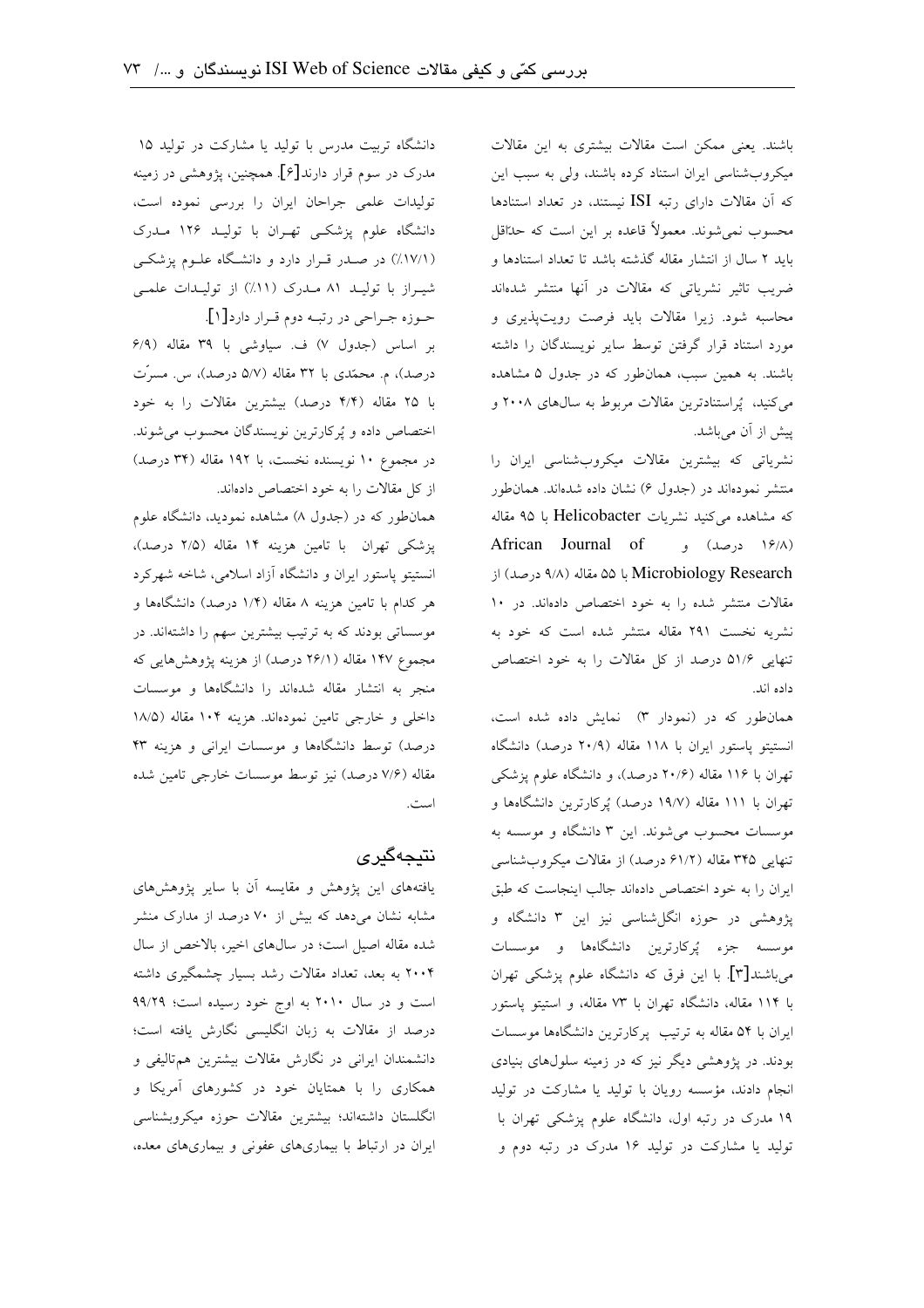روده و کبد بوده است؛ میانگین استناد به هر یک از مقالات میکروب شناسی ایران ۳/۷۸ مقاله میباشد که کمی پایین تر میانگین ایران (۰۷/ ۴ مقاله) و کمتر از نصف میانگین جهانی (٨/٢ مقاله) است.

نشریه Helicobacter بیشترین تعداد مقالات را منتشر نموده است؛ پُرکارترین دانشگاهها و موسسات به ترتیب انستیتو یاستور ایران، دانشگاه تهران، و دانشگاه علوم یزشکی تهران میباشند؛ ف سیاوشی، م محمدی، و س

#### منابع فارسي:

- ۱.علیجانی ر، کـرمی ن. **"بررسی ده سال تولید علم** جراحان ایران بر اساس پایگاه اطلاعاتی آی اس آی\* از سال ۱۹۹۸ تا ۲۰۰۷ " جراحی ایران، ۱۳۸۸، ۱۷ (۳)،  $Y^{\lambda - V}$ .
- ۲.نوری ر، نوروزی ع، میرزایی ع. **"تولیدات علمی** پژوهشگران دانشگاه علوم پزشکی اصفهان در پایگاه اطلاعاتی web of science از سال ۱۹۷۶ تا پایان سال ۲۰۰۶" دو فصلنامه مدیریت اطلاعات سلامت، ۱۳۸۵، شماره ۶، ص ۷۳–۸۲.

۳.خاصه ع، فخار م، سوسرایی م، صادقی س. **"وضعیت** تولیدات علمی محققین ایرانی رشته انگل شناسی در پایگاه اطلاعاتی آی اس آی." فصلنامه میکروب شناسی یزشکی ایران،۱۳۸۹، ۴ (۳)، ص۳۸.

۴.شاهبداغ<sub>ی</sub> ا، شکفته م. **"بررسی وضعیت انتشار و استناد** به مقالات دانشگاه علوم پزشکی شهید بهشتی در نمایهنامههای استنادی تامسون (ISI) در سالهای ۱۹۹۸ تا ۲۰۰۷" فصلنامه یژوهش در یزشکی، ۱۳۸۸، شماره ۱۳۰، ص. ۸۱–۸۷.

مسرّت پُرکارترین دانشمندان ایرانی در حوزه میکروب شناسی بودهاند؛ دانشگاه علوم پزشکی تهران، انستیتو یاستور ایران، و دانشگاه آزاد اسلامی، شاخه شهرکرد به ترتیب بیشترین سهم را در تامین هزینه نگارش مقالات را داشتهاند؛ در مجموع، ۱۸/۵ درصد از هزینه پژوهشهایی که منجر به انتشار مقاله شدهاند را دانشگاهها و موسسات داخلی و ۷/۶ درصد را دانشگاهها و موسسات داخلی خارجی تامین نمودهاند.

۰.ابراهیمی س، جوکار ع. **"وضعیت انتشارات علمی** دانشگاههای علوم پزشکی ایران بر مبنای شاخصهای کمی و کیفی علم سنجی در سال های ۲۰۰۶–۱۹۹۷". دو فصلنامه مديريت اطلاعات سلامت، ١٣٨٩، ٣٣ (٢), (پیاپی ۱۵)، ص. ۲۷۰–۲۸۲.

۶.علیجانی ر، کـرمی ن. **"بررسی تولیدات علمی** پژوهشگران ایرانی در زمینه سلولهای بنیادی بر اساس دادههای پایگاه اطلاعاتی آی. اس. آی." پاخته، سال یازدهم، شماره ۴ (پیایی ۴۴)، زمستان ۱۳۸۸، ص. ۴۵۶–  $Y_{\Delta}$ 

۷.حسن زاده م، بقایی س، نوروزی چاکلی ع. **"همتالیفی** در مقالات ایرانی مجلات ISI در طول سالهای ۱۹۸۹ تا ٢٠٠٥ و رابطه آن با ميزان استناد به آن مقالات" فصلنامه سیاست علم و فناوری، ۱۳۸۷، شماره ۴،  $.19-11.$ 

1. ISI Web OF Science. [Homepage]. 2011. [Online] <http://isiknowledge.com>. (Accessed 23 June 2011.)

منابع خارجي:

2. Essential Science Indicators. [Homepage] 2011. [Online] <http://thomsonreuters.com/products\_se rvices/science/science\_products/a